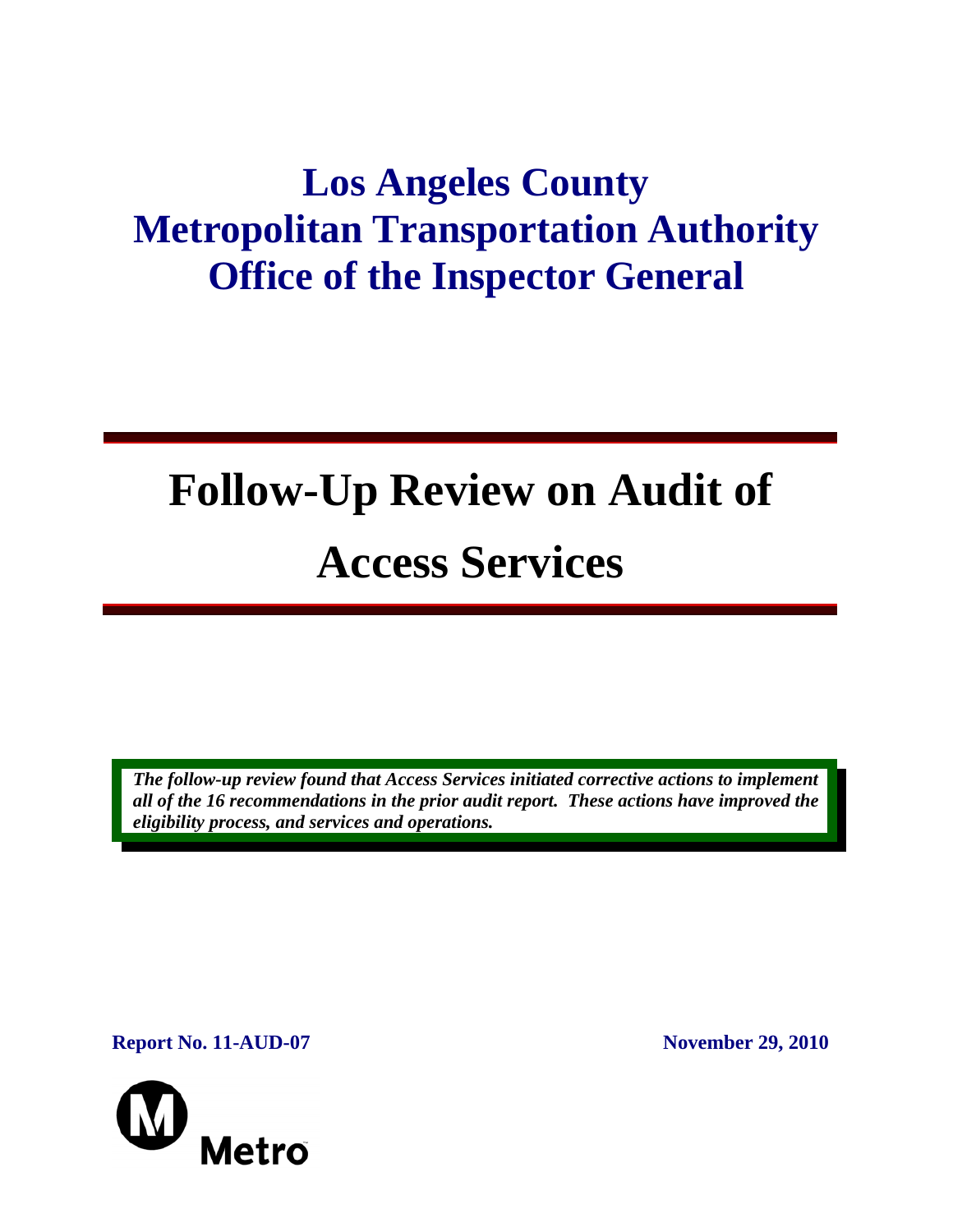## TABLE OF CONTENTS

#### **Page**

|                    |  | $\mathbf{1}$     |
|--------------------|--|------------------|
|                    |  | $\overline{2}$   |
|                    |  | 3                |
|                    |  | 3                |
|                    |  | $\boldsymbol{4}$ |
| <b>ATTACHMENTS</b> |  |                  |
| A.                 |  | 5                |
| <b>B</b> .         |  | 29               |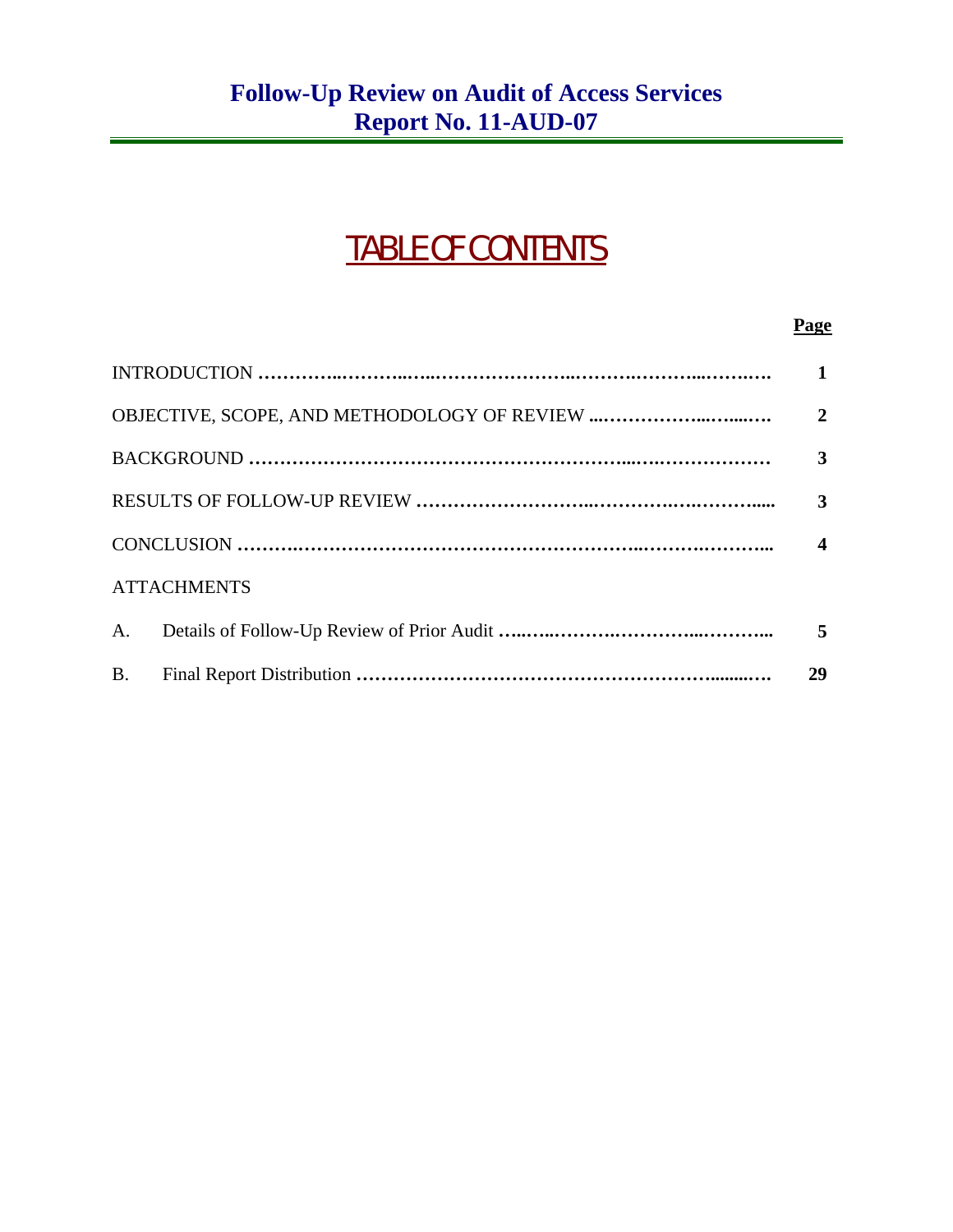

Los Angeles, CA 90017

- DATE: November 29, 2010
- TO: Access Services Executive Director Access Services Board of Directors Metro Chief Executive Officer Metro Board of Directors

Shigetomi FROM: Jack Shigetomi Deputy Inspector General - Audits

**SUBJECT: Follow-Up Review on Audit of Access Services Report No. 11-AUD-07** 

## **Introduction**

 $\overline{a}$ 

The Office of the Inspector General (OIG) performed a follow-up review of the implementation of 16 recommendations in the prior audit report on Access Services, "Report on the Evaluation of the Paratransit Eligibility Process: Administration, Performance, and Management of Paratransit Operations; and Compliance with Memorandum of Understanding," issued on January  $22$ ,  $2008$ .<sup>1</sup> This audit was conducted in conjunction with an audit consulting firm (Thompson, Cobb, Bazilio & Associates, PC) under a contract with the OIG.

Access Services is a state mandated local governmental agency created by Los Angeles County's public transit agencies to administer and manage the delivery of regional Americans with Disabilities Act (ADA) paratransit service. Access Services was established by 44 public fixed route transit operators in Los Angeles County, and is governed by a ninemember Board of Directors. To accomplish its responsibilities, Access Services contracts with (1) a single contractor to conduct Americans with Disabilities Act (ADA) paratransit eligibility evaluations, (2) six paratransit service providers that cover services for six regions within Los Angeles County, and (3) seven contractors that provide services to adjudicate eligibility appeals.

<sup>&</sup>lt;sup>1</sup> Two other companion reports were concurrently completed: (1) "Report on the Results of a Survey of Individuals Completing the Access Services Incorporated ADA Paratransit Eligibility Process," and (2) "Report on the Results of a Survey of Riders on Access Services Incorporated ADA Paratransit Services." These two reports did not contain separate recommendations; the results of those reports were incorporated into the main report.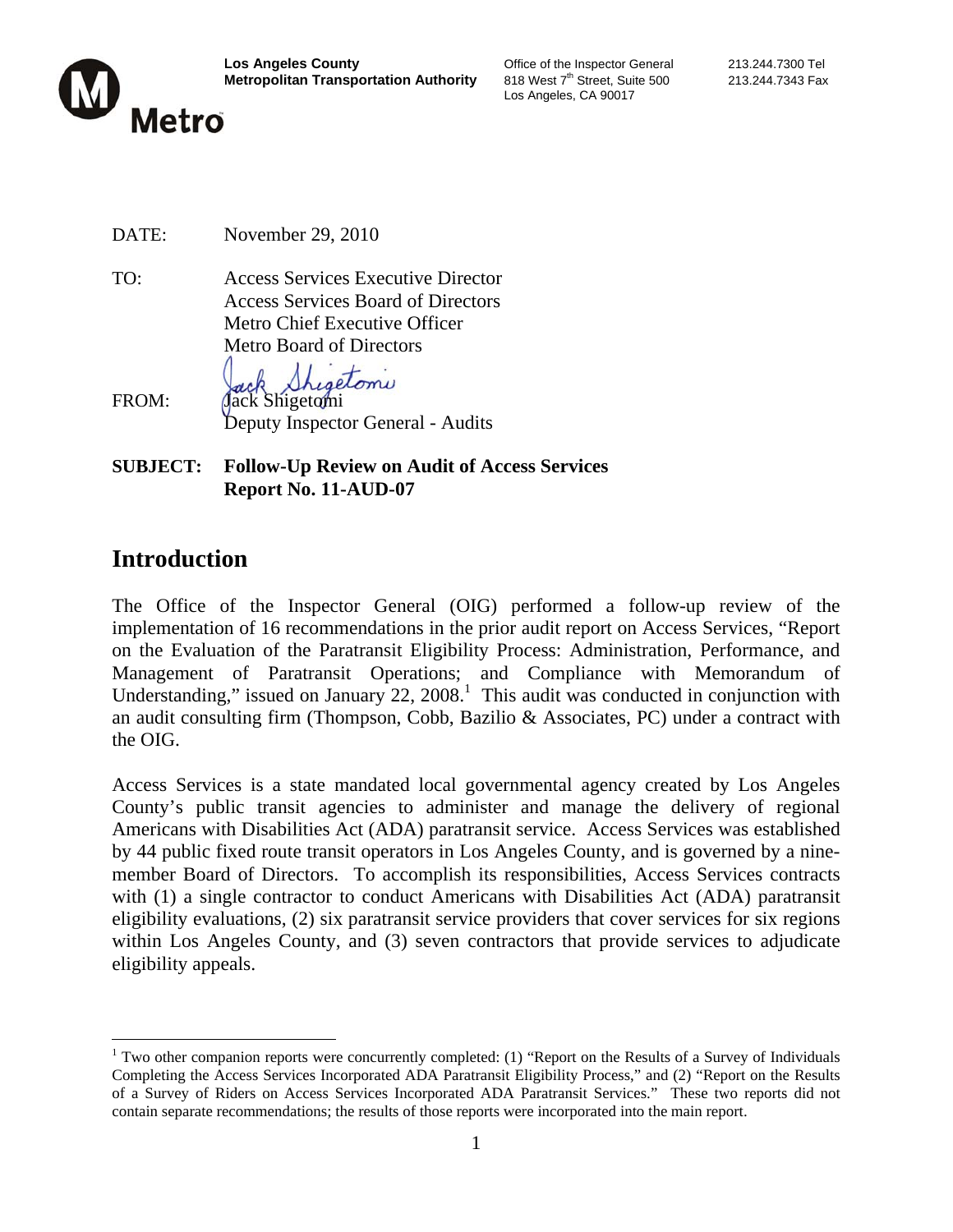As of June 30, 2010, Access Services had 91,826 eligible riders. During Fiscal Year (FY) 2010, Access Services service contractors provided over 2.1 million ADA paratransit trips to about 2.8 million passengers totaling 33.4 million miles. In addition, during FY 2010, Access Services' eligibility determination contractor conducted 27,737 eligibility evaluations, which consisted of 21,039 new applicants and 6,698 recertifications.<sup>2</sup> In FY 2010, 736 requests for eligibility determination appeals were received, 780 appeals were closed. Further information concerning these appeals is contained in Attachment A to this report.

The follow-up review found that Access Services had implemented the 16 recommendations in the prior audit report.

## **Objective, Scope, and Methodology of Review**

The objective of this review was to determine whether Access Services Management had implemented the 16 recommendations in the prior audit report. To accomplish this objective, we:

- ¾ Reviewed the prior audit reports and Access Services management's corrective action plan;
- ¾ Interviewed the Access Services Executive Director, Chief Operations Officer, and other staff;
- ¾ Interviewed the Chief Executive Officer at C.A.R.E. evaluators, LLC, which provides the eligibility evaluations for Access Services;
- ¾ Toured the facilities at Access Services and C.A.R.E., both of which moved to new locations since the last audit; and
- $\triangleright$  Reviewed policies and procedures, reports, statistical data, and other appropriate documentation.

Our review was performed in accordance with Government Auditing Standards for staff qualifications, independence, and due professional care and included such tests of procedures and records, as we considered necessary.

 $2$  The new applications have increased substantially, while the recertifications have decreased due to modified procedures as a result of the prior audit's Recommendation 1 as shown in Attachment A.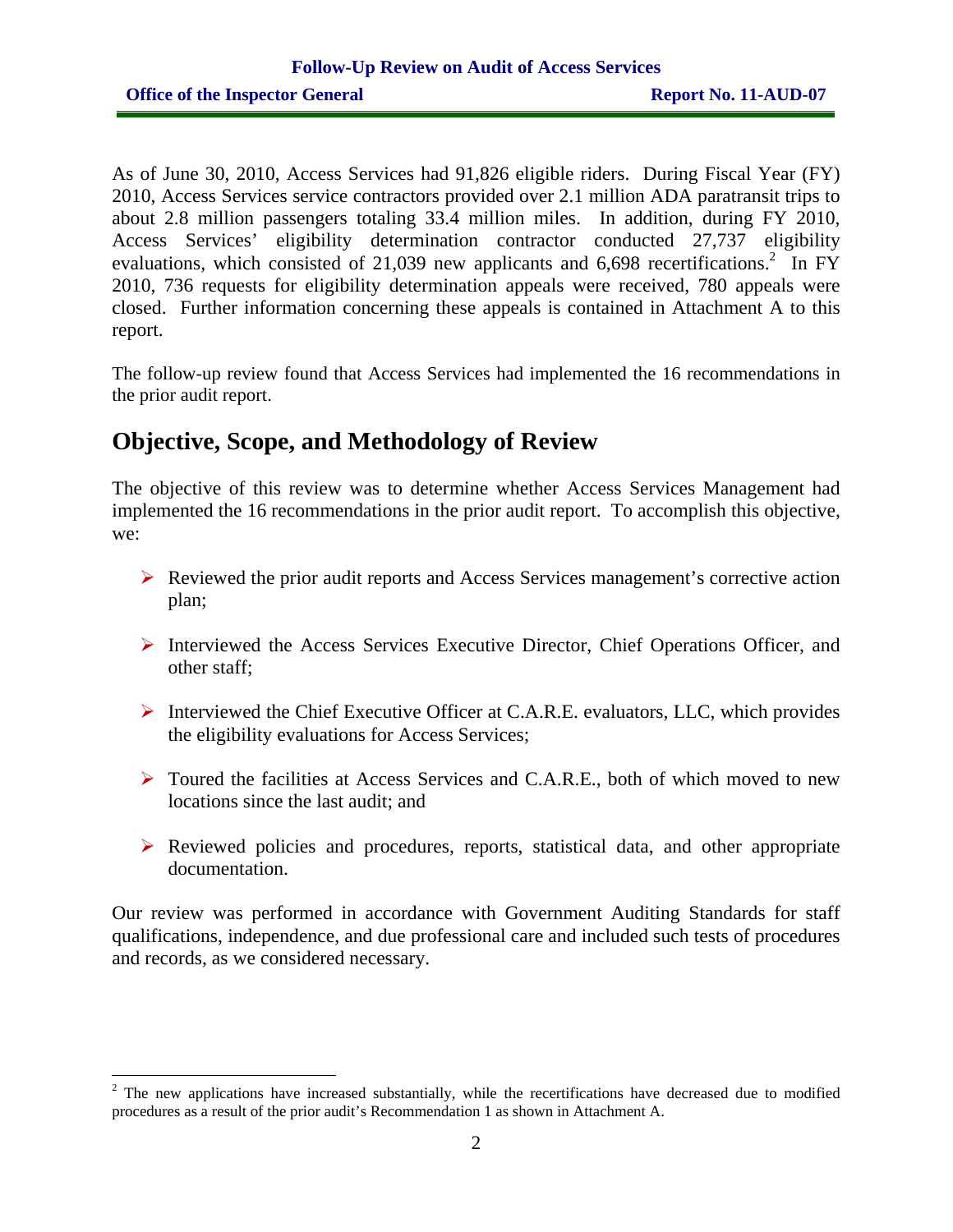### **Background**

#### **Prior Audit Report Findings**

The 2008 audit report made 16 recommendations to improve the eligibility process and access service operations. Some of the more significant findings were:

- $\triangleright$  Access Services' policy decision to implement functional testing to determine paratransit eligibility resulted in a significant increase in eligibility denials.
- $\triangleright$  Access Services should consider revising its policy on recertifying all eligible paratransit riders every 3 years.
- $\triangleright$  Access Services' eligibility determination policies and processes were found to be in compliance with the ADA.
- $\triangleright$  Access Services paratransit clients surveyed were found to be generally satisfied with paratransit services and the eligibility determination process.
- ¾ Access Services' management and use of the complaint database needs improvement.
- ¾ Access Services should require paratransit service providers to conduct annual performance evaluations of drivers to assess driver conduct.

## **Results of Follow-Up Review**

The review found that Access Services management had completed corrective actions to implement all 16 recommendations in the prior audit report. These actions have improved the eligibility process, services, and operations. (See Attachment A for details of each specific recommendation, Access Services actions taken, and follow-up results.) Some of the more significant actions taken were:

#### **Actions Taken by Access Services**

¾ Access Services developed and implemented a modification to the recertification policy to allow for a tiered approach to eligibility without the need for an in-person interview or functional test for individuals that the Eligibility Contractor determined their disability is unlikely to change. Now a portion of eligible riders are recertified without the need to go through an in-person interview or functional test. Following the release of our prior audit report, there has been a 60% reduction in recertification evaluations. During the same period, new applicant evaluations increased by 75%.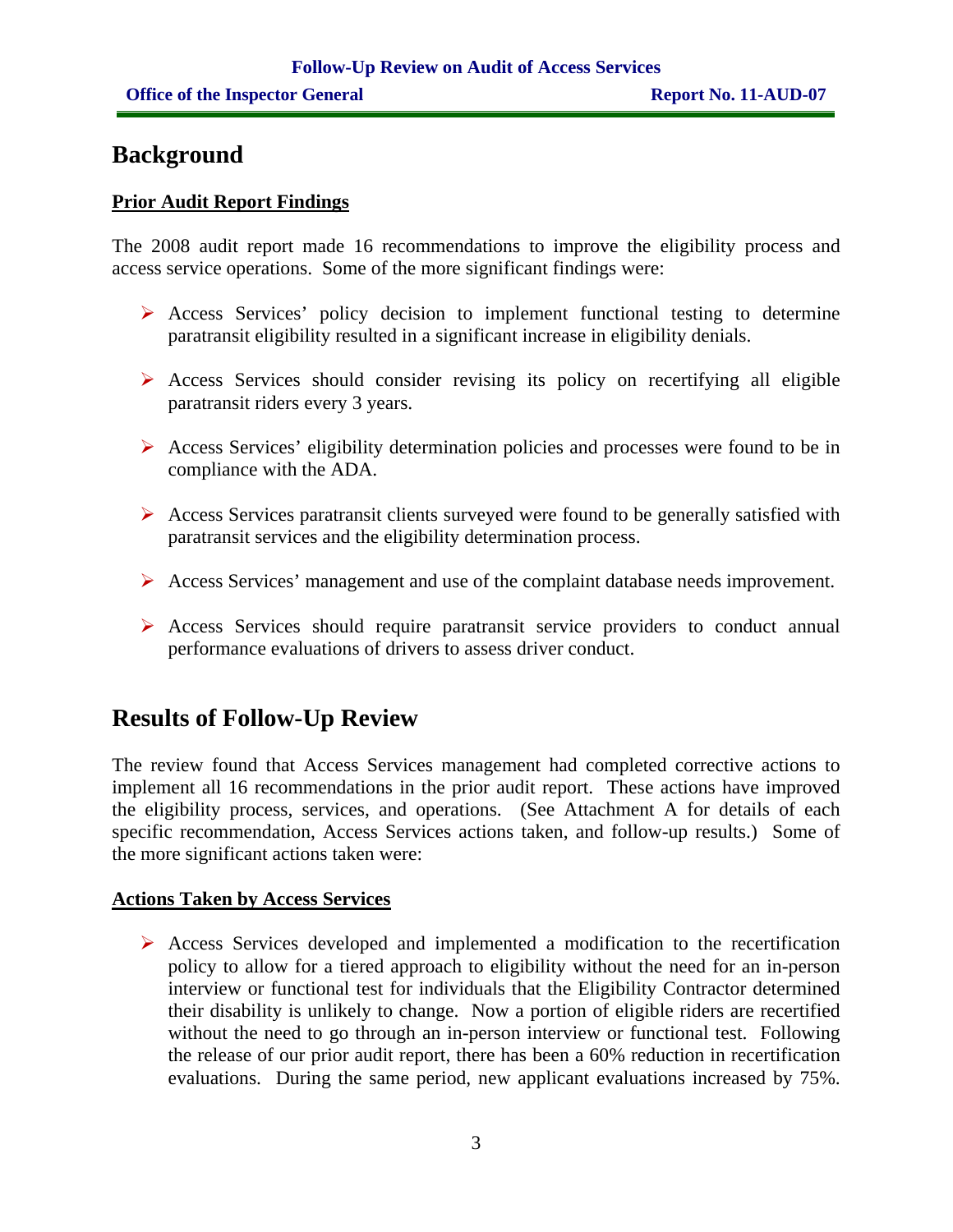The new recertification policy freed up resources to conduct the additional evaluations for new applicants.

- $\triangleright$  The Eligibility Contractor moved to a larger and improved facility after the prior audit. This facility provides a more comfortable evaluation experience and environment for the applicants. In addition, the new facility provides a realistic simulation of conditions applicants would encounter using public transit.
- $\triangleright$  The Access Services Board approved new software in September 2010 for the contractors to use in reserving and scheduling rides. This scheduling software is designed to minimize wait times and trip times, which were the top concerns that riders expressed during the prior audit.
- ¾ Access Services established Codes of Conduct for Order Takers and Drivers, and required service providers to perform annual evaluations of all drivers. Following the release of our prior audit report, there has been a 54% decrease in conduct complaints.
- ¾ Access Services established training and testing to assure that all Order Takers are aware that they should ask the rider if they want a "call out" before the van arrives to pick them up. Examinations for both Drivers and Call Takers include questions to test their knowledge of these procedures before they can become Access certified.
- $\triangleright$  Access Services developed a procedures manual for the complaint process, so that all complaints will be handled uniformly. In addition, Access Services modified the performance indicator "Service Complaints per 1,000 Trips" to track 14 categories of complaints rather than the 7 categories used prior to our previous audit.
- $\triangleright$  Access Services established more stringent reservation call hold time standards, and initiated a reward/penalty system for contractor hold time performance. Following the release of our prior audit report, average call hold times decreased by 69%.

## **Conclusion**

Access Services management has implemented all 16 recommendations from the prior report. The actions taken by Access Services management to implement the recommendations and other self-initiated programs have improved paratransit service. One measure that reflects these actions is the decrease of total complaints by 30% since FY 2005.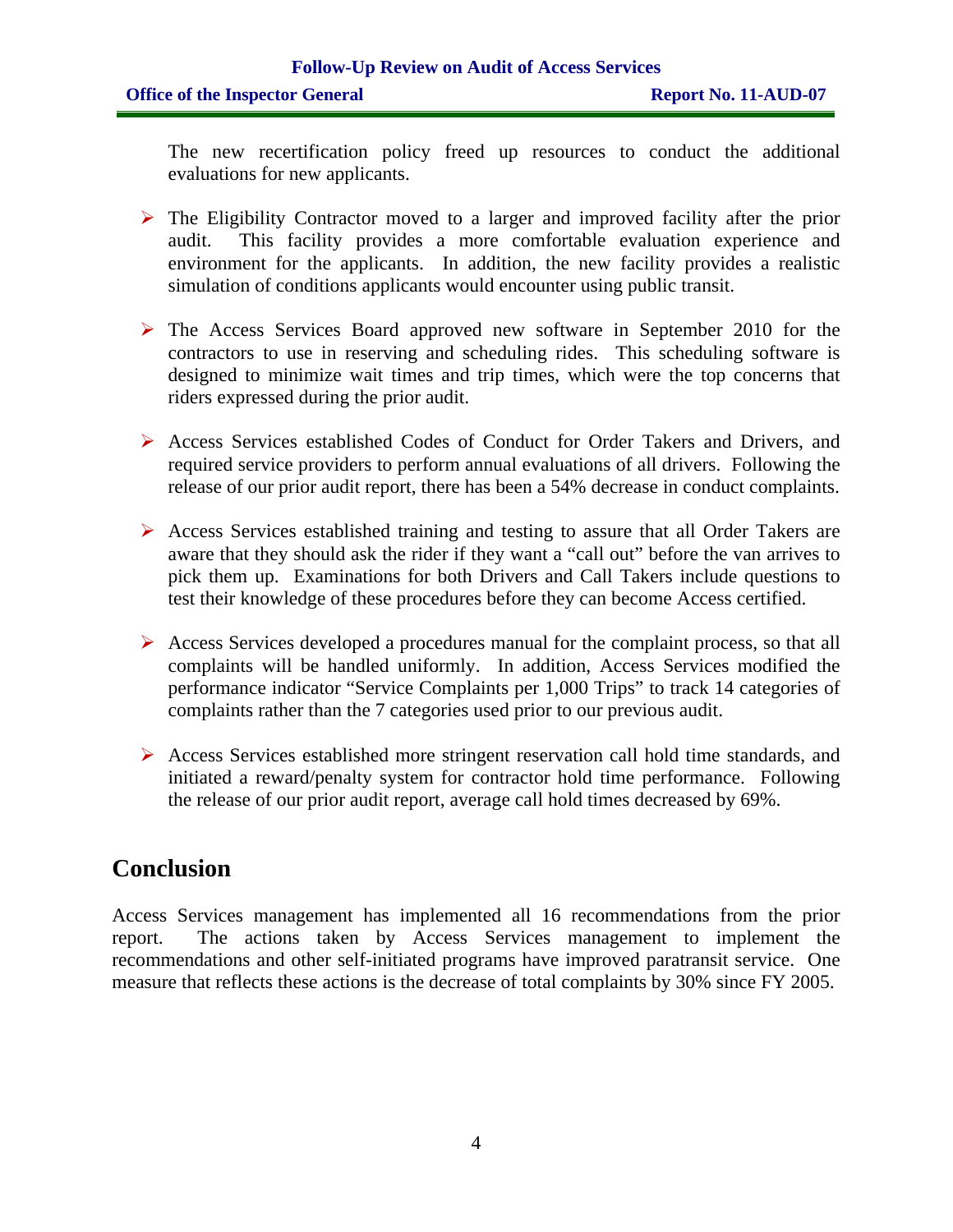#### **Recommendation 1 – (Completed)**

*Access Services should reassess its recertification policy and consider a) periodically reviewing its criteria for determining individuals that are allowed to renew without in-person reevaluations, b) increasing the recertification period on a case-by-case basis, and c) adopting a tiered approach for recertifying riders. The tiered eligibility determination approach should include an option to recertify a rider without the need for a face-to-face interview or functional test.* 

#### **Access Services Actions**

Access Services initiated the following actions to complete the implementation of the recommendation:

- $\triangleright$  Developed a proposed modification to the recertification policy that allows for a tiered approach to eligibility without the need for an in-person interview or functional test. The proposed revision was presented to the Transportation Professionals Advisory Committee (TPAC) on April 10, 2008, and the Quality Services Subcommittee (QSS) on April 17, 2008, and a public hearing was held on April 22, 2008. The Community Advisory Committee (CAC) discussed the revision at their May 13, 2008, meeting and member agencies provided their input via electronic mail.
- ¾ Staff prepared a recommendation for the Access Services Board to approve an update to the Coordinated ADA Paratransit Plan specifying changes to the recertification process.
- $\triangleright$  At the regular Access Services Board meeting on May 19, 2008, the Board of Directors approved Agenda Item 10 – Revision of Paratransit Plan Update, which modified the recertification process to include a tiered approach versus a mandatory in-person evaluation for all eligibility recertifications. The changes became effective July 1, 2008.
- $\triangleright$  The updated Paratransit Plan was mailed to FTA.

#### **OIG Follow-Up Review**

We found that Access Services had implemented the recommendation. Access Services developed and implemented a modification to the recertification policy to allow for a tiered approach to eligibility without the need for an in-person interview or functional test. The new reevaluation policy was published in the later part of FY 2008 and became fully effective in FY 2009.

We reviewed the current Access Services Eligibility and Appeals Providers Policies and Procedures Manual, Section I, Policy # 9, titled Recertification Process. The policy states that Access Paratransit riders designated by the Eligibility Contractor as having a disability related condition that will not change or improve over time or with the advent of new technology to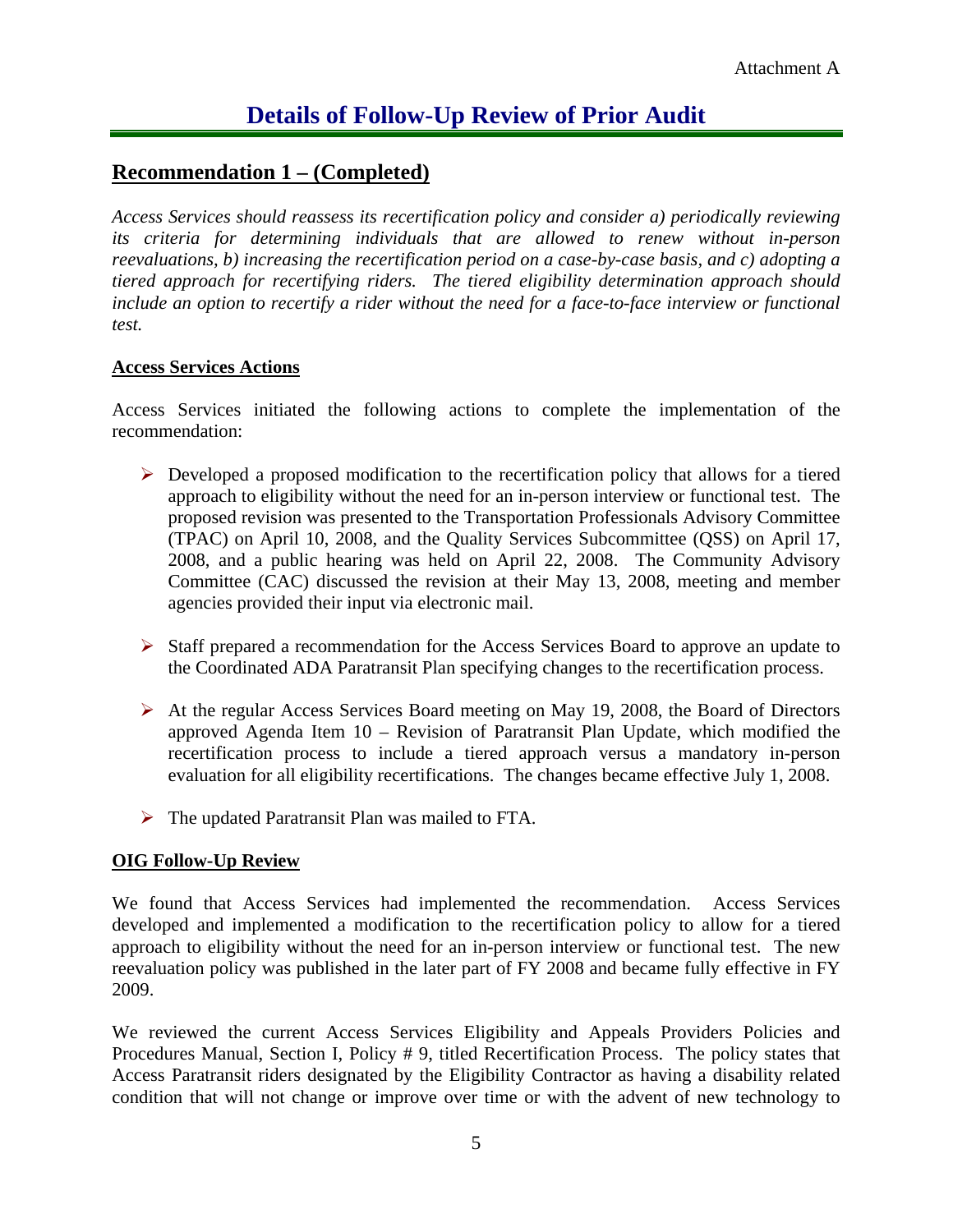functionally enable the rider to use fixed route transit or is 75 years old or greater with unrestricted eligibility will be excluded from the in-person reevaluation process. However, they will be required to complete an informational update form.

Our analysis of eligibility evaluations found that the number of recertifications has decreased following our previous audit, and the number of new applications has increased, as shown below:





In response to our inquiry about the above trend in the number of evaluations completed for new applicants and recertifications, Access Services staff stated:

*"In 2005 Access mandated that all riders must come in for a recertification re-evaluation which explains the increase in recertification through FY 07 and 08. The dip in new applicants during FY 06 – FY 07 is most likely the result of a good economy and lower gas prices. By 2009, Access experienced the complete opposite: Gas prices at highest levels, unemployment, sagging economy, aging baby boomers, and budget cuts resulting in service cuts in adult services pushed more applicants to Access."*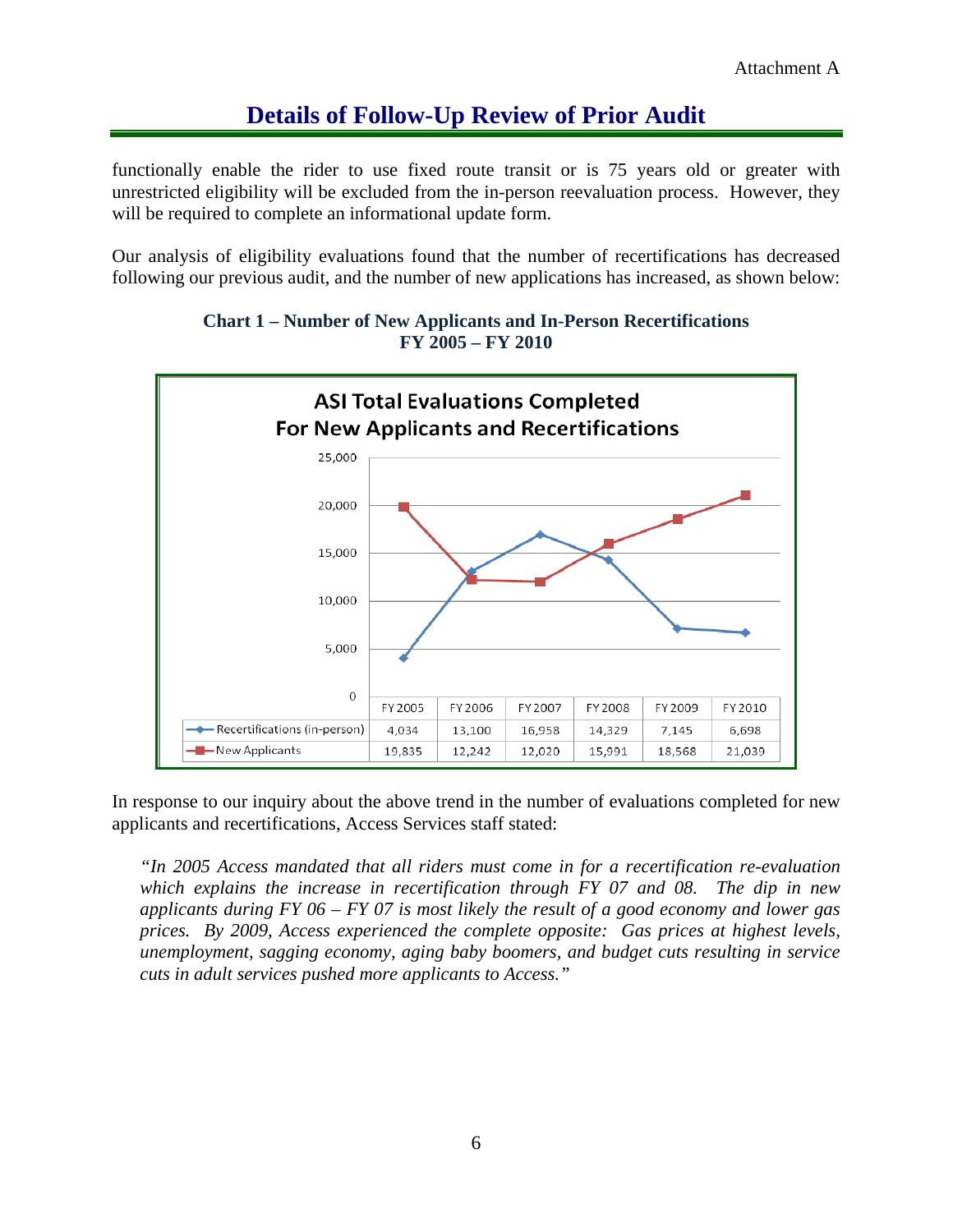We also found that the number of "not eligible" determinations has declined by more than 50% from FY 2005 to FY 2010; during the same period, the number of unrestricted, restricted, and temporary determinations increased, as shown below:



#### **Chart 2 – Eligibility Determination Categories FY 2005 – FY 2010**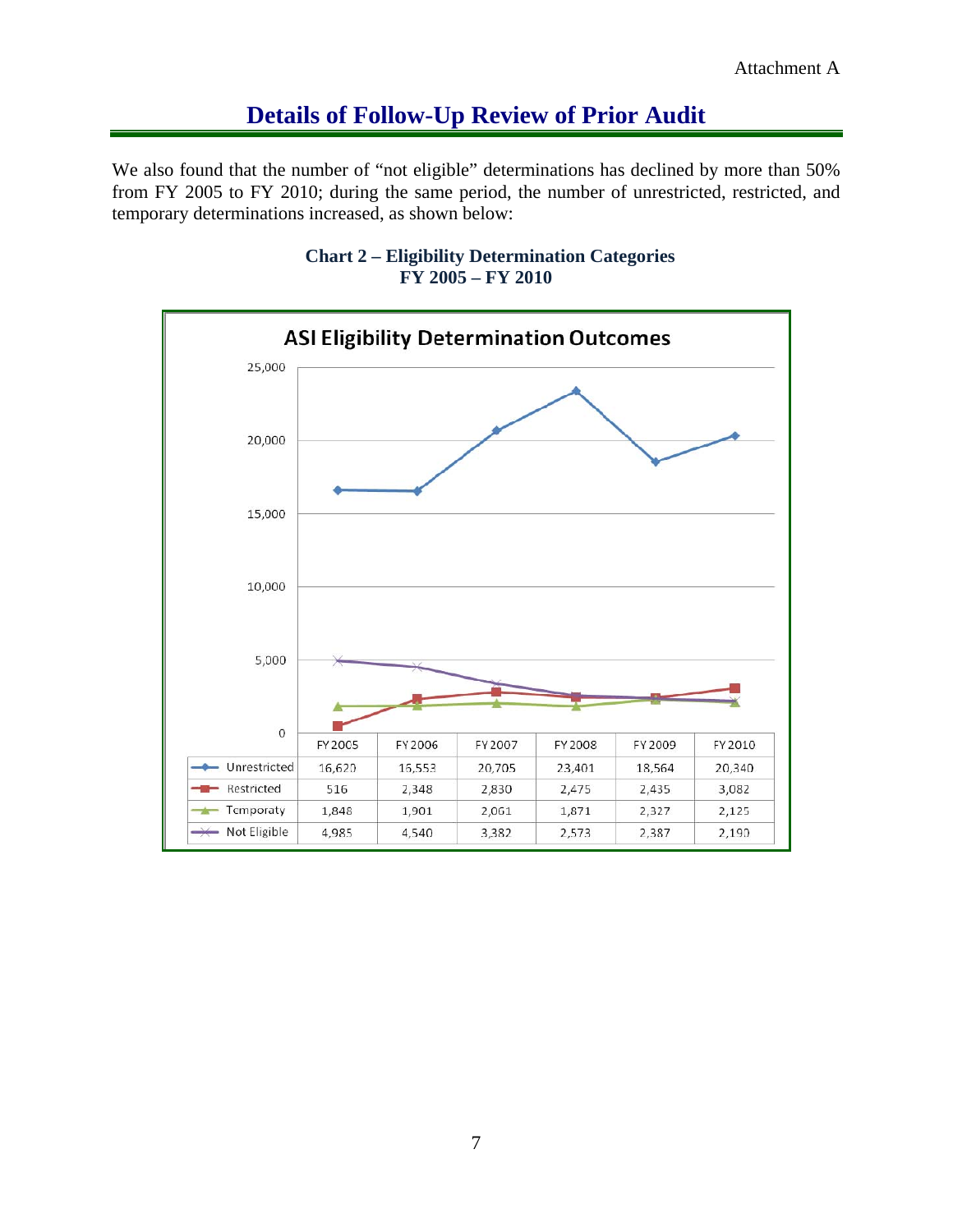Our analysis also found that eligible evlauation outcomes increased from 79.2% in FY 2005 to 92.1% in FY 2010, and "not eligible" outcomes decreased from 20.8% to 7.9% during the same period, as shown below:





In response to our inquiry about the above trend in the reduction of eligibility denials since FY 2005, Access Services staff stated:

*"This trend can be attributed to the switch to in-person functional evaluations in 2005, which improved Access' ability to obtain an accurate and fair ADA paratransit eligibility determination. After the switch, there was an initial spike in eligibility denials because of the improved eligibility process, and also led to an increase in appeals requested. The drop in denial percentage thereafter is a result of better public awareness of the improved eligibility process, which applicants consider before applying for eligibility."*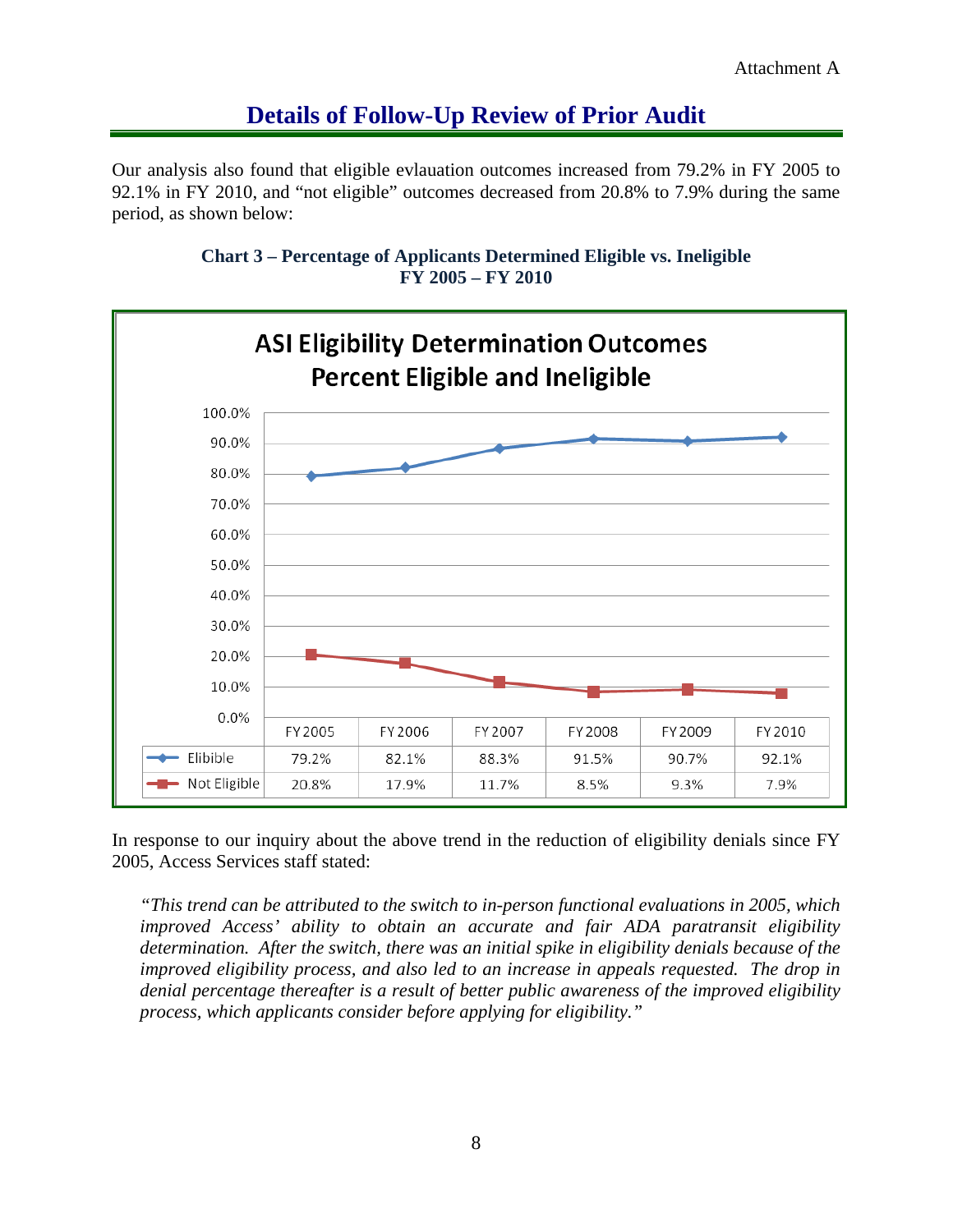#### **Recommendation 2 (Completed)**

*Access Services should a) review the narrative comments included on the Eligibility Survey and initiate any appropriate actions or changes, b) consider client comments/concerns when making any future changes or improvements to the eligibility evaluation process or the evaluation facility, and c) evaluate whether Access Services can offer more evaluation locations through the use of mobile evaluation units.* 

#### **Access Services Actions**

Access Services initiated the following actions to complete the implementation of the recommendation:

- $\triangleright$  All of the narrative comments from the customer eligibility survey were reviewed and organized into categories of service.
- $\triangleright$  The customer narrative comments were reviewed at the May 2008 QSS meeting, and the top concerns raised in the audit survey were used as a blueprint for discussion at future meetings.
- $\triangleright$  In September 2008, the customer narrative comments on the eligibility process were presented to QSS, which prioritized the narrative comments for discussion at future meetings. Any recommendations will be presented to the CAC as appropriate.

#### **Follow-Up Review**

Many of the eligibility customer survey narrative comments dealt with the evaluation facility and the evaluation process. We visited the new facility occupied by C.A.R.E. evaluators, LLC, near downtown Los Angeles, and found that significant improvements have been implemented since the prior audit. The new evaluation facility is larger (about 14,000 square feet compared to about 9,000 at the old facility), has 11 reserved parking spaces, and provides a more comfortable experience and environment for applicants. The new facility has heating and air conditioning, which the former facility did not have. In addition, the evaluation area provides a realistic simulation of conditions that the applicants would encounter getting to and boarding public transportation. For example, the evaluation area has actual buses and fare boxes so that applicants' can be better evaluated on their ability to use public transit (see photographs of the evaluation facility on the following pages).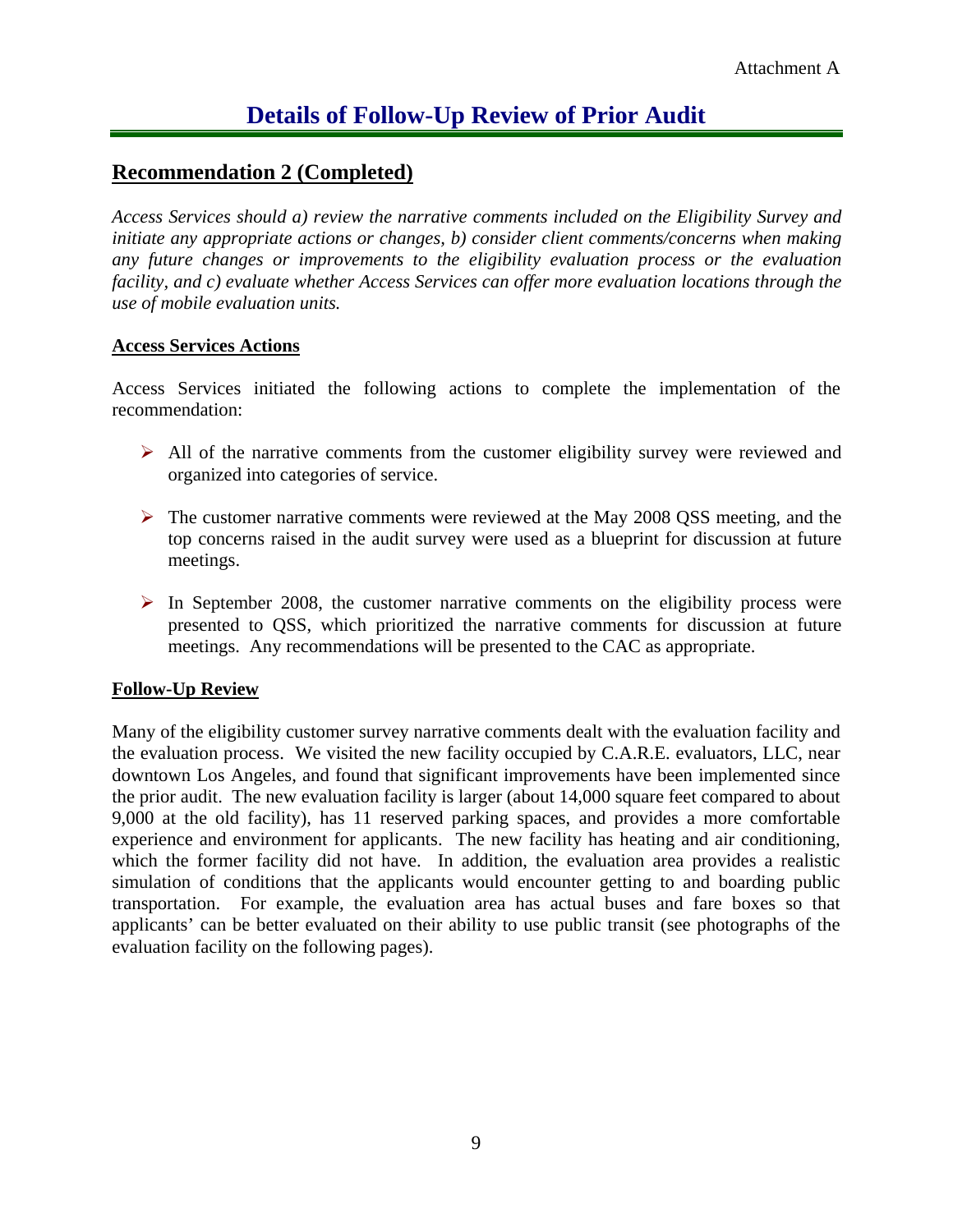

Photograph 1: Facility Entrance and Waiting Area

Photograph 1 depicts the initial evaluation processing area; the bus on the right is part of the waiting area. After the initial check-in and processing functions are completed, applicants are sent to the transit evaluation area.

#### Photographs 2 and 3: Evaluation Facility Transit Area



Photographs 2 and 3 show the transit evaluation area. Photograph 2 shows a low floor bus, which has a fare box used in the evaluation. A high floor bus is shown in photograph 3.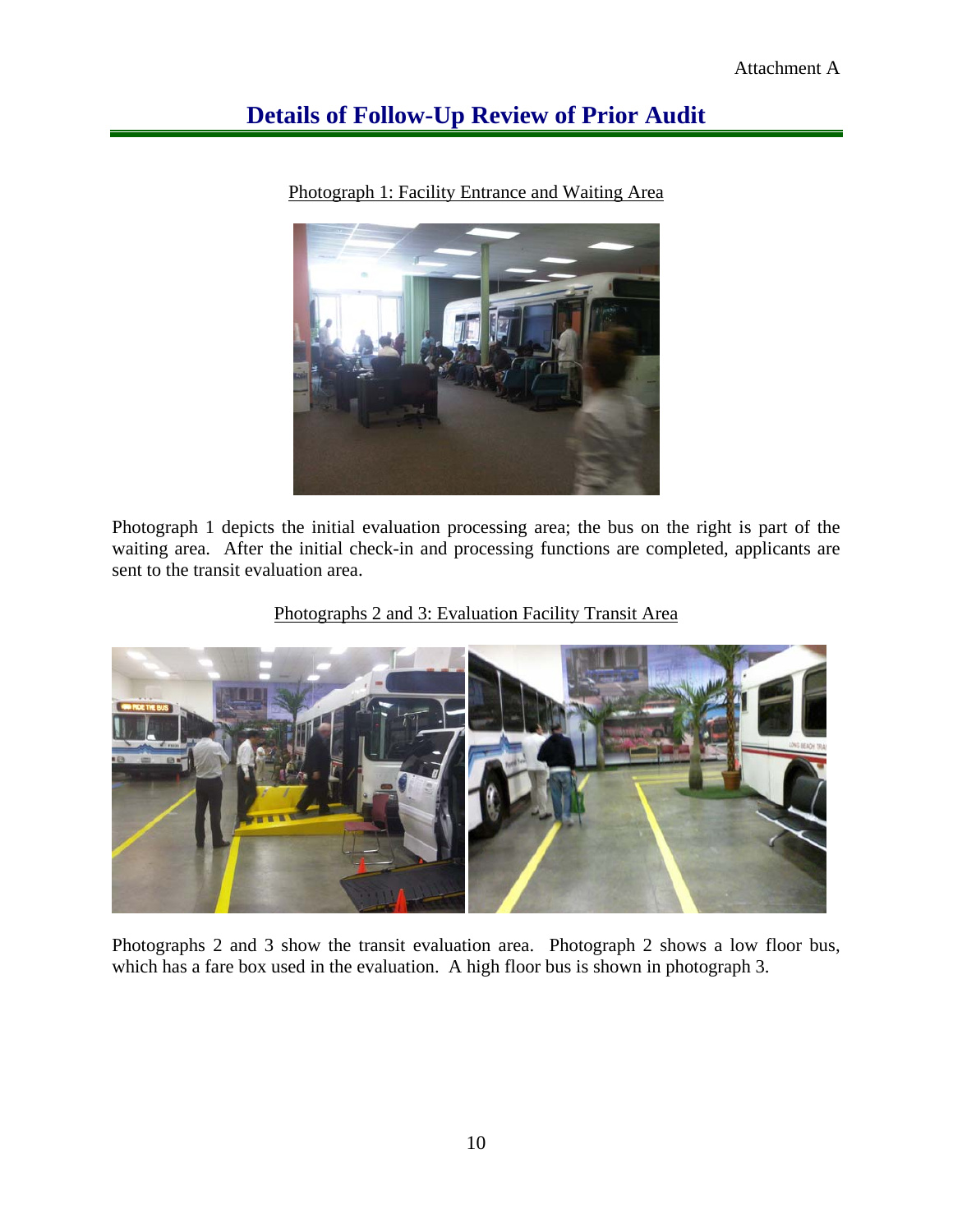Photographs 4 and 5: Evaluation Facility Transit Area



Photograph 4 shows stations where evaluation staff interview applicants, and photograph 5 shows the walking course, which is used to evaluate the applicants' ability to navigate on various surfaces.

Photographs 6 and 7: Evaluation Facility Transit Area



Photograph 6 shows various ramps/steps in evaluation area. After the evaluation is completed, the applicants are provided training on how to board and disembark paratransit vans (body of an Access Services van is shown in Photograph 7).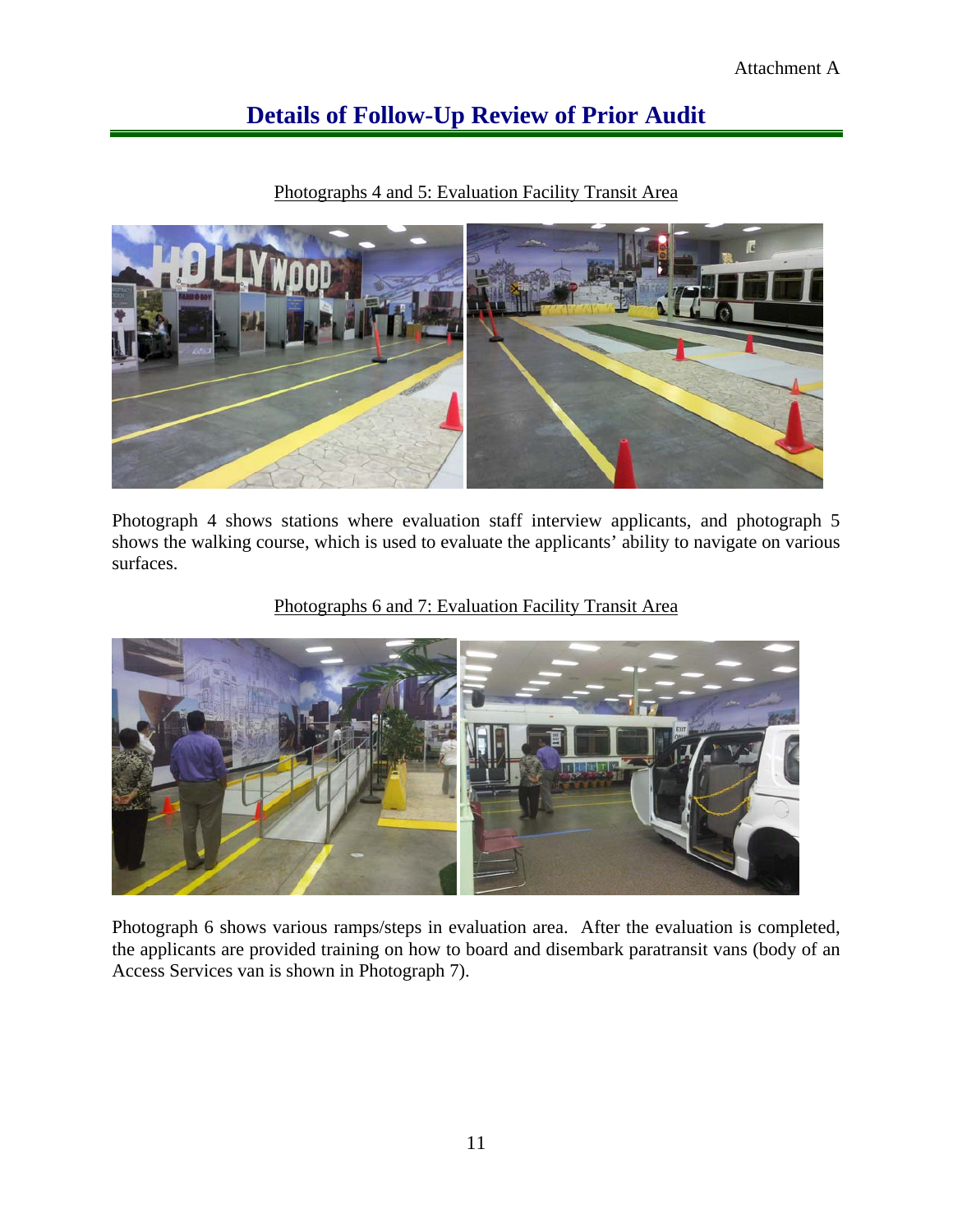#### **Recommendation 3 (Completed)**

*Access Services should evaluate the process for informing individuals who complete the eligibility evaluations of their right to appeal and the process on how to make an appeal.* 

#### **Access Services Actions**

Access Services initiated the following actions to complete the implementation of the recommendation:

- $\triangleright$  Access Services re-evaluated the eligibility determination information packet with the help of TPAC and CAC to ensure that appeal information is presented in a manner most likely to be understood by applicants. Access Services also worked with communications professionals and small focus groups.
- $\triangleright$  On July 17, 2008, the QSS reviewed recommended changes to the eligibility information packet.
- $\triangleright$  The Board of Directors approved the changes to the Access Paratransit information packet at the February 2009 meeting.
- $\triangleright$  The eligibility and appeal information packet consisted of four different parts, which was condensed and simplified into one user friendly document.
- $\triangleright$  The final proof of the new eligibility information guide was completed in early August 2009.
- $\triangleright$  The Metro Design Center made final changes to the layout of the information guide and submitted the document to the print shop on October 13, 2009.

#### **Follow-Up Review**

We reviewed the above mentioned information guides ("Applying for Access" and "Appeal Process for Access Services") that were revised by Access Services. Both of these guides are provided to all paratransit applicants and are also posted on the Access Services website. We determined that the revised guides sufficiently inform applicants of their right to appeal and the process on how to make an appeal. For example, the guide on "Applying for Access" states: "If you disagree with the eligibility determination, you have the right to appeal our assessment within 60 days of the eligibility notice. Information on the appeal process will be sent to you with the eligibility determination." In addition, the "Appeal Process for Access Services" information sheet is sent out with the eligibility determinations to paratransit applicants. This document explains the appeal process and includes an appeal form.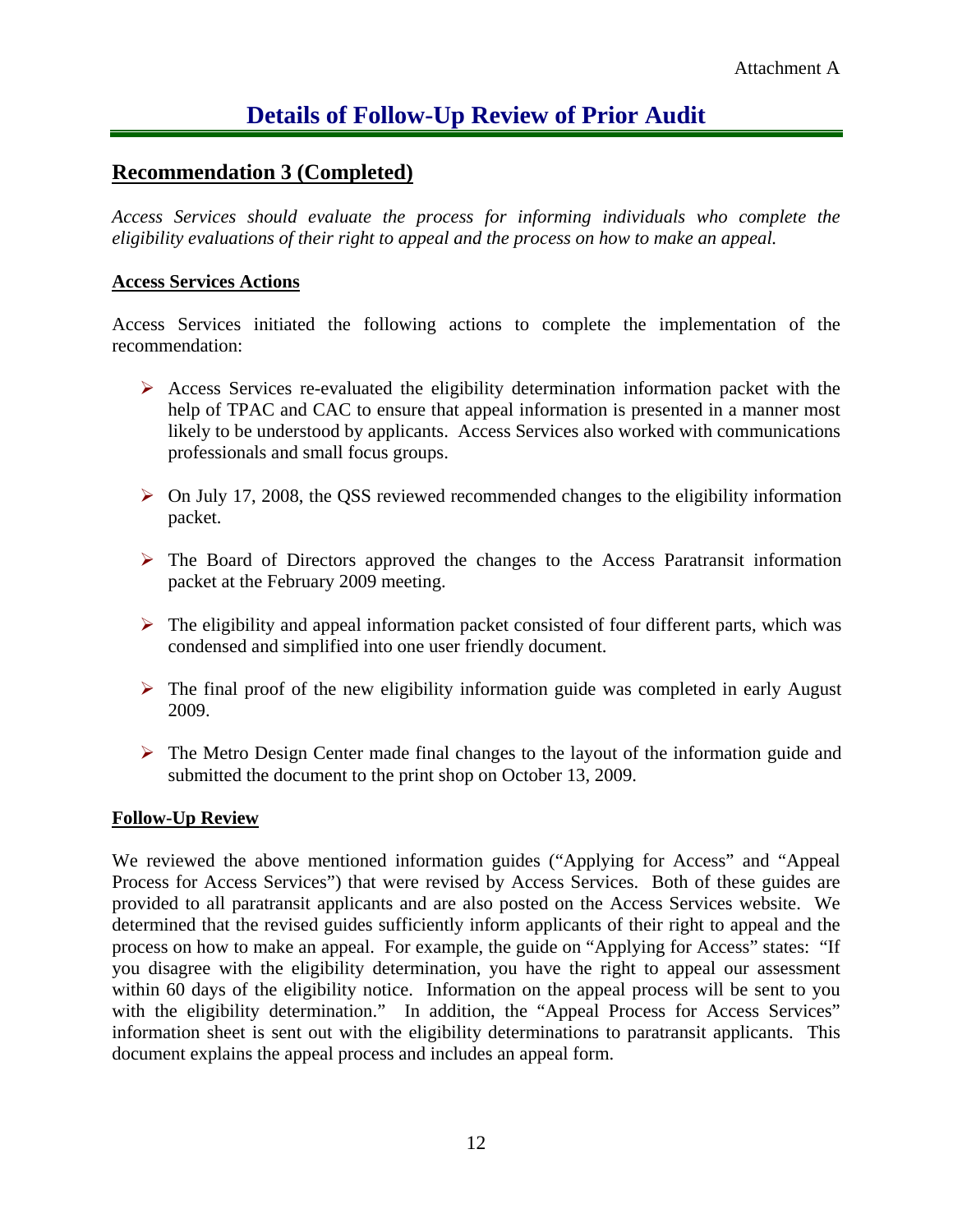Our analysis found that the number of appeals requested and closed increase from FY 2005 to FY 2007, then decreased following our previous audit, as shown below:



#### **Chart 4 – Total Number of Appeals Requested and Closed FY 2005 – FY 2010**

In response to our inquiry about the above trend in the decline in appeals following our previous audit, Access Services staff stated:

*"The trend in appeals requested inversely follows the trend in eligibility outcomes during the same period. With an increase in eligibility denials, peaking in 2005 and subsequently dropping, the appeals requested also peaked in 2005 and subsequently dropped. These trends are attributed to the switch to in-person functional evaluations in 2005, which improved Access' ability to obtain an accurate and fair ADA paratransit eligibility determination. After the switch, there was an initial spike in eligibility denials because of the improved eligibility process, which consequently increased the number of appeals requested. With better public awareness of the eligibility process for Access over time, eligibility denials have decreased, which then reduces the number of appeals requested."* 

The outcomes of the appeals process include determinations which are upheld and determinations that are changed, such as an increase from Restricted to Unrestricted, Not Eligible to one of the Eligible categories, etc. Our analysis found that in FY 2005, 61% of the appeals resulted in upheld determinations and 39% resulted in changed outcomes. However, by FY 2010, the difference between these two categories significantly narrowed, as shown in the chart on the following page.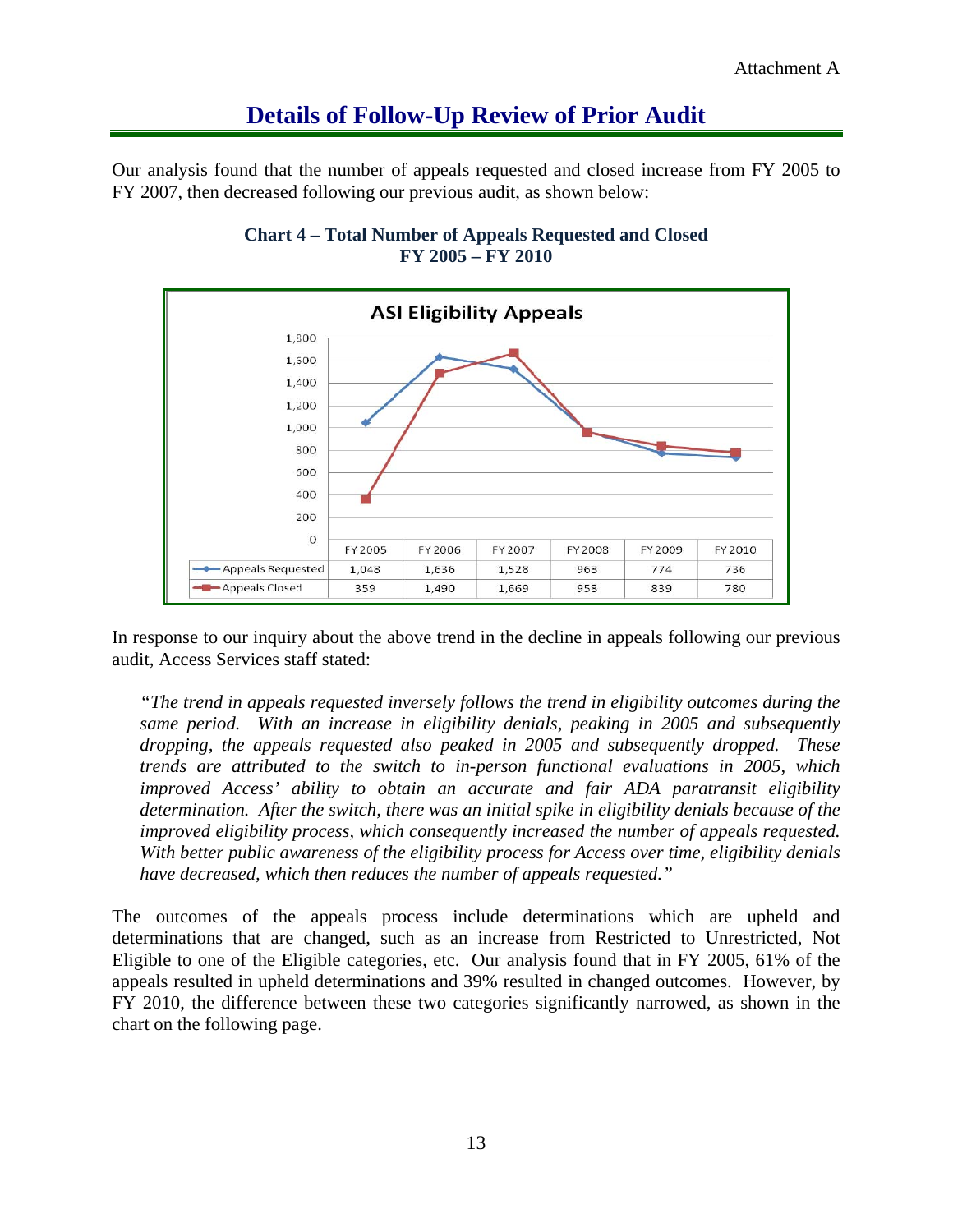

**Chart 5 – Percentage of Appeal Outcome Changes and Upheld FY 2005 – FY 2010** 

In response to our inquiry about the above trend in the increase of appeals overturned, Access Services staff stated:

*"We attribute this relatively high overturn to the more comprehensive appeals evaluation performed by our eligibility provider. Appellants are assigned an appeals specialist who can include a medical physician, licensed psychologist, physical therapist, and/or mobility evaluators. The appeal allows a more comprehensive look into an applicant's medical and psychological history, which have a potential to determine an applicant's ability to use the fixed route system, beyond the original functional examination."*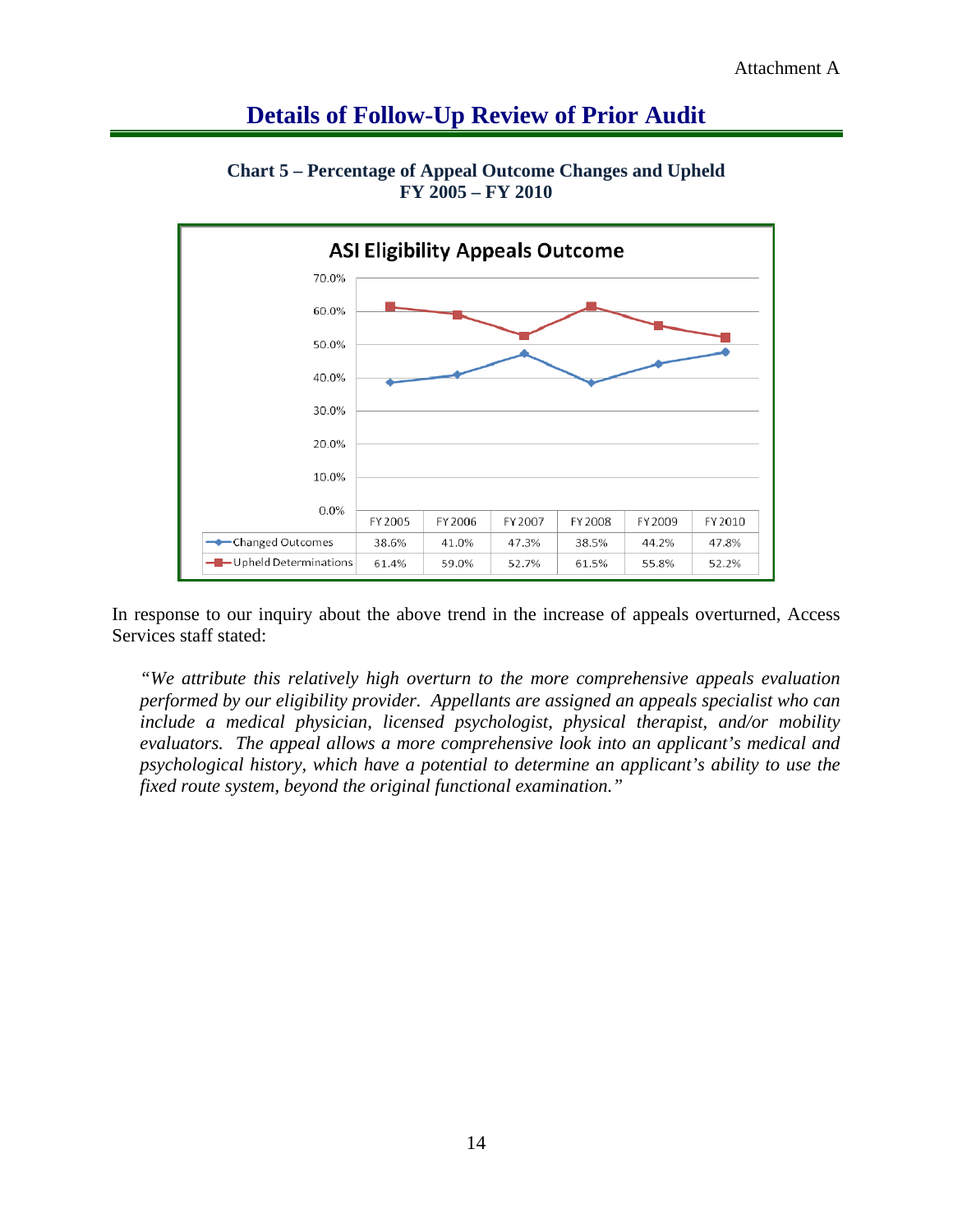#### **Recommendation 4 (Completed)**

*Access Services should continue to critically evaluate its eligibility determination policies, general approach, and specific processes to ensure that reasonable eligibility determinations are being made, that the impact on and inconvenience for those seeking eligibility is reasonable, and that the total costs of the eligibility determination process are consistent with the value of the process.* 

#### **Access Services Actions**

Access Services initiated the following actions to complete the implementation of the recommendation:

- $\triangleright$  The eligibility evaluation contractor (C.A.R.E.) held its first Customer Care Committee meeting on June 29, 2008. Seven riders attend the meeting and discussed their experience with the evaluation process. C.A.R.E. used those comments to train staff and modify customer service procedures. The Committee will be meeting once a month.
- $\triangleright$  Access Services also implemented a revised recertification process and opened a new eligibility evaluation facility in July 2008.

#### **Follow-Up Review**

We found that the Access Services website includes a calendar of their meetings, such as the Board meetings, Community Advisory Committee meetings, and local Community meetings. CARE also has a website with information on the evaluation process, etc., and includes a contact form. In addition, Access Services revised the recertification policy to allow for a tiered approach to eligibility without the need for an in-person interview or functional test for individuals that the eligibility contractor determined their disability is unlikely to change.

#### **Recommendation 5 (Completed)**

*Access Services should review the narrative comments on the Rider Survey and initiate any appropriate actions or changes.* 

#### **Access Services Actions**

Access Services initiated the following actions to complete the implementation of the recommendation:

 $\triangleright$  All of the narrative comments from the rider surveys have been organized into categories of service. For instance, comments regarding the order taking process have all been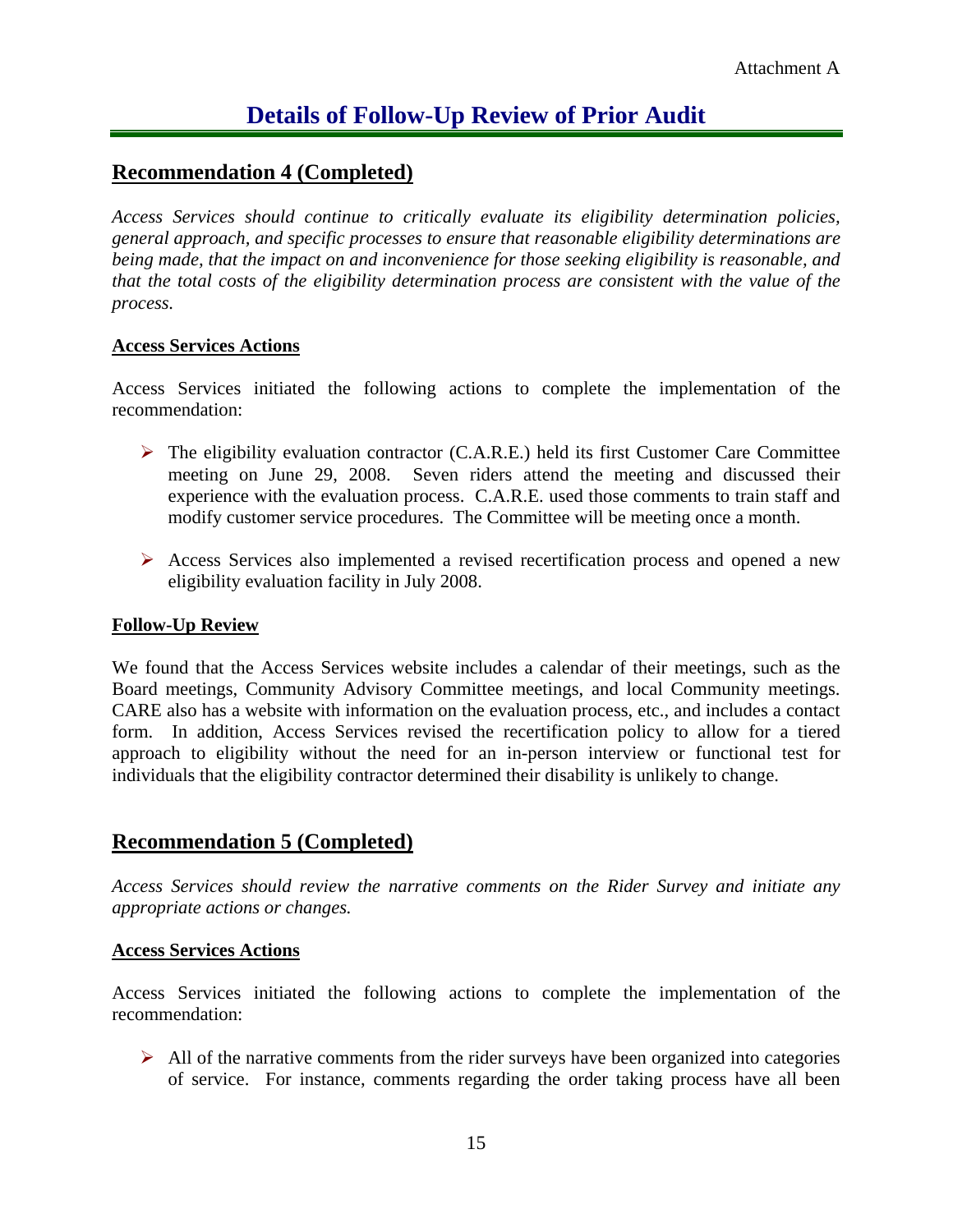grouped together. Access Services staff reviewed the comments to identify areas of concern.

- $\triangleright$  Narrative comments from the rider survey were placed on the May Quality Services Subcommittee (QSS) meeting agenda, and the May 2008 Provider meeting agenda. The QSS and Provider groups reviewed the narrative comments from the Rider Survey. Each group agreed that the top concerns would be discussed at future meetings to determine how to improve the service.
- $\triangleright$  On July 17, 2008, the QSS prioritized the narrative comments from the rider surveys into four groups with subtopics to be discussed at future meetings beginning in August 2008. Any recommendations will be presented to the CAC, as appropriate.
- $\triangleright$  In August 2008, the QSS committee began discussion of the narrative comments. The committee agreed to have the narrative comments as a standing item on their agenda until all of the groups have been discussed and the appropriate action taken.

#### **Follow-Up Review**

We found that the Access Services website posted the agendas for the QSS meetings to the public. Access Services staff informed us that they do hold periodic local community meetings twice per year in each region. These meetings are listed on the Access Services website calendar and are open to the public. We reviewed the QSS meeting minutes from May 2008 through July 2009, and found that the QSS discussed the rider survey comments and accepted the actions taken by Access Services to address these comments.

#### **Recommendation 6 (Completed)**

*Access Services should evaluate whether the service providers are using the most efficient methodology for scheduling vehicles and drivers and whether there are opportunities to shift resources from low demand to peak demand periods.* 

#### **Access Services Actions**

Access Services initiated the following actions to complete the implementation of the recommendation:

 $\triangleright$  Prior to the OIG audit, Access Services retained the services of the IBI Group to perform a Needs Analysis on Access Services' Access Paratransit service. The recommendations from the analysis were presented to the Access Services Board of Directors in March 2007. One of the principal recommendations was the design and implement of a centralized reservation/scheduling software to be used by all Access Services providers.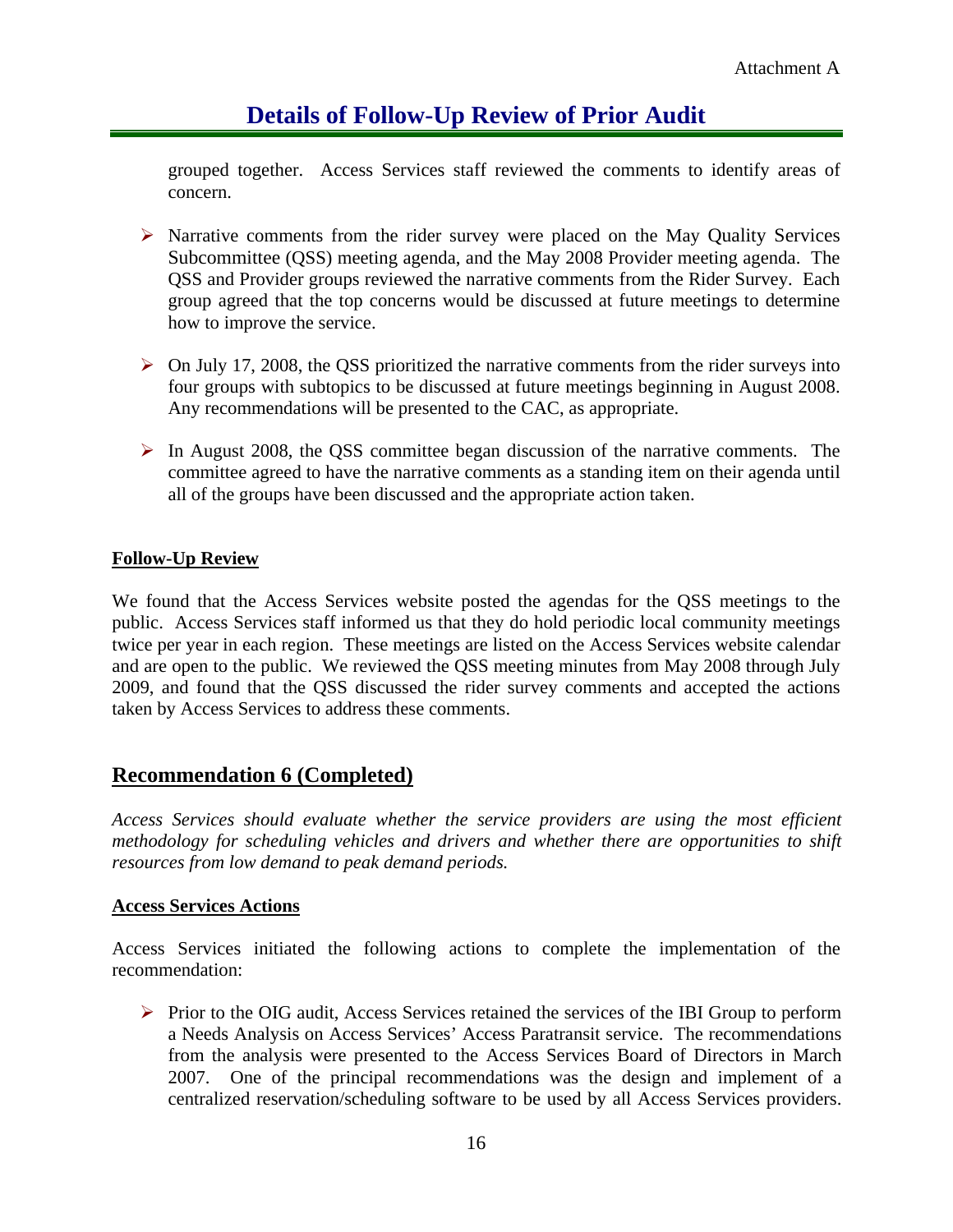The Board approved the award for the reservation/scheduling software in November 2007.

- $\triangleright$  A notice to proceed was issued to the software contractor on June 9, 2008, and a kick off meeting was held with Global Paratransit.
- ¾ Implementation began in the Southern Region. The next region scheduled for implementation is MV Transit in the San Fernando Valley.
- $\triangleright$  As of April 2010, software is being utilized for reservations in the Southern region.
- ¾ Staff has received a draft report titled "Computer System Review and Recommended Decision Making Framework." The report will be used to define "Success." A full report on the software was presented at the September 2010 Board meeting, and the Board approved completion of the centralized reservation and scheduling software project.

#### **Follow-Up Review**

We determined that Access Services has implemented action to acquire a new centralized reservation/scheduling software. We reviewed the Access Services Board agenda for the October 29, 2010, meeting and found that the Board approved the new reservation/scheduling system at the September meeting.

#### **Recommendation 7 (Completed)**

*Access Services should reinforce to contractor call takers the goal of providing courteous and helpful service to clients. In this regard, Access Services should provide call takers with a written document that reinforces the policies and rules of conduct and service to paratransit customers, and Access Services' commitment to quality service.* 

#### **Access Services Actions**

Access Services initiated the following actions to complete the implementation of the recommendation:

- ¾ Access Services staff developed an Order Taker Code of Conduct, and presented the proposed code of conduct to the Transportation Service Providers at a meeting in May 2008.
- ¾ As of July 2008, the Order Taker Code of Conduct has been finalized, distributed, and posted on the Access Services website.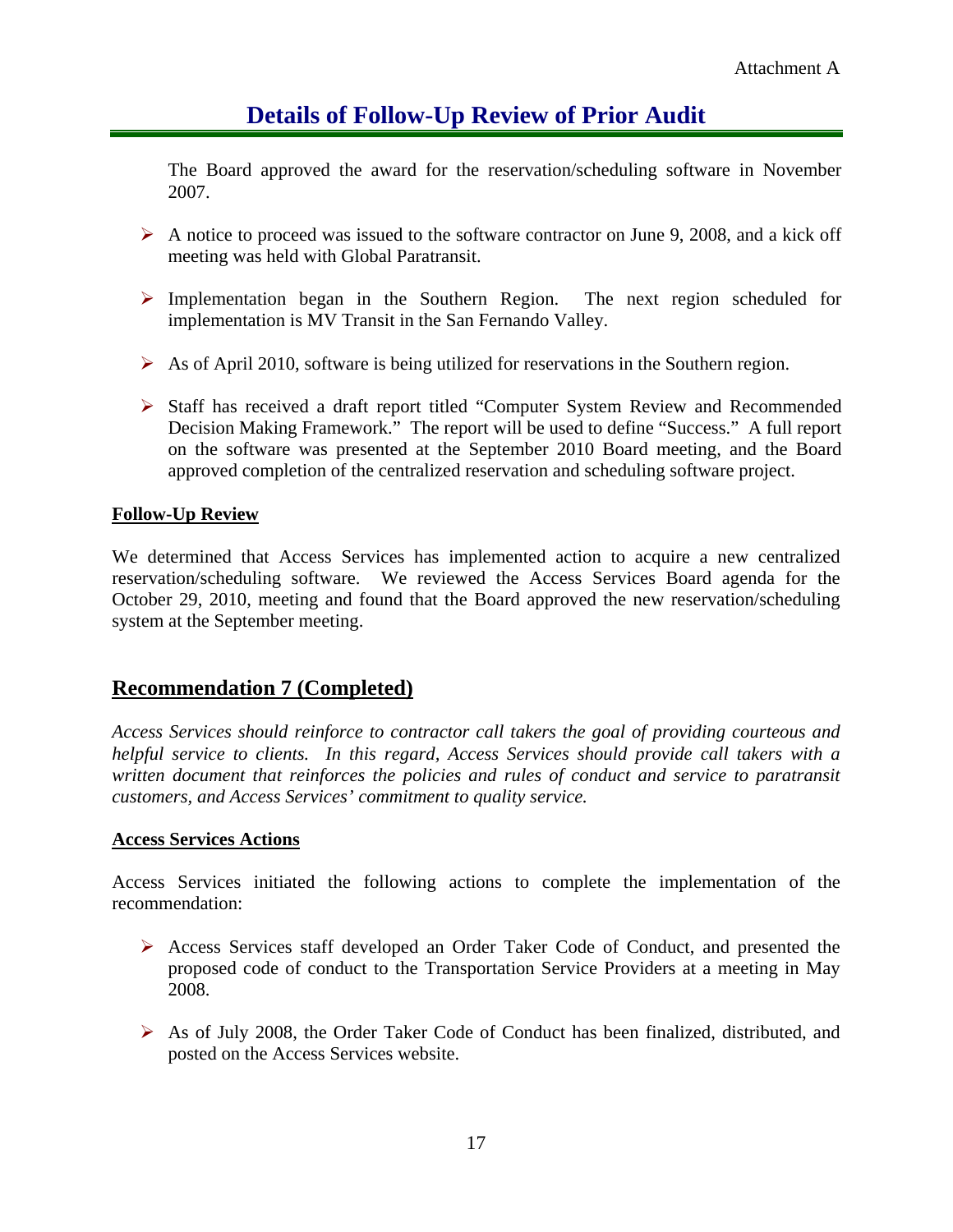#### **Follow-Up Review**

We verified that Access Services had developed an Order Taker Code of Conduct. We reviewed the code of conduct, and believe that new code of conduct meets the intent of the audit recommendation. Requirements in the code include:

- $\triangleright$  Provide quality customer service by being professional, courteous, and respectful at all times.
- $\triangleright$  Treat all riders with the best quality reservation service by following all requirements associated with proper phone etiquette and good customer service.
- $\triangleright$  Speak clearly with an appropriate rate of speech and good pronunciation, and speaking with a tone that is pleasant, businesslike, and uses positive language.
- $\triangleright$  Interact with riders in a manner that demonstrates interest, understanding, and willingness to help.
- $\triangleright$  Offer an appropriate level of assistance to all riders by being sensitive to their disability, awareness and/or lack of understanding.
- $\triangleright$  Ensure that riders confirm their Access ID, eligibility, and any mobility devices and/or PCAs during the scheduling of their trip.

#### **Recommendation 8 (Completed)**

*Access Services should evaluate the scheduling system to minimize or eliminate circuitous routing of share rides and to ensure that the routing/dispatching methodology minimizes wait times and trip times.* 

#### **Access Services Actions and Follow-Up Review**

See actions taken for Recommendation 6 above. We found that Access Services implemented a new centralized reservation/scheduling software system, which meets the intent of Recommendation 8.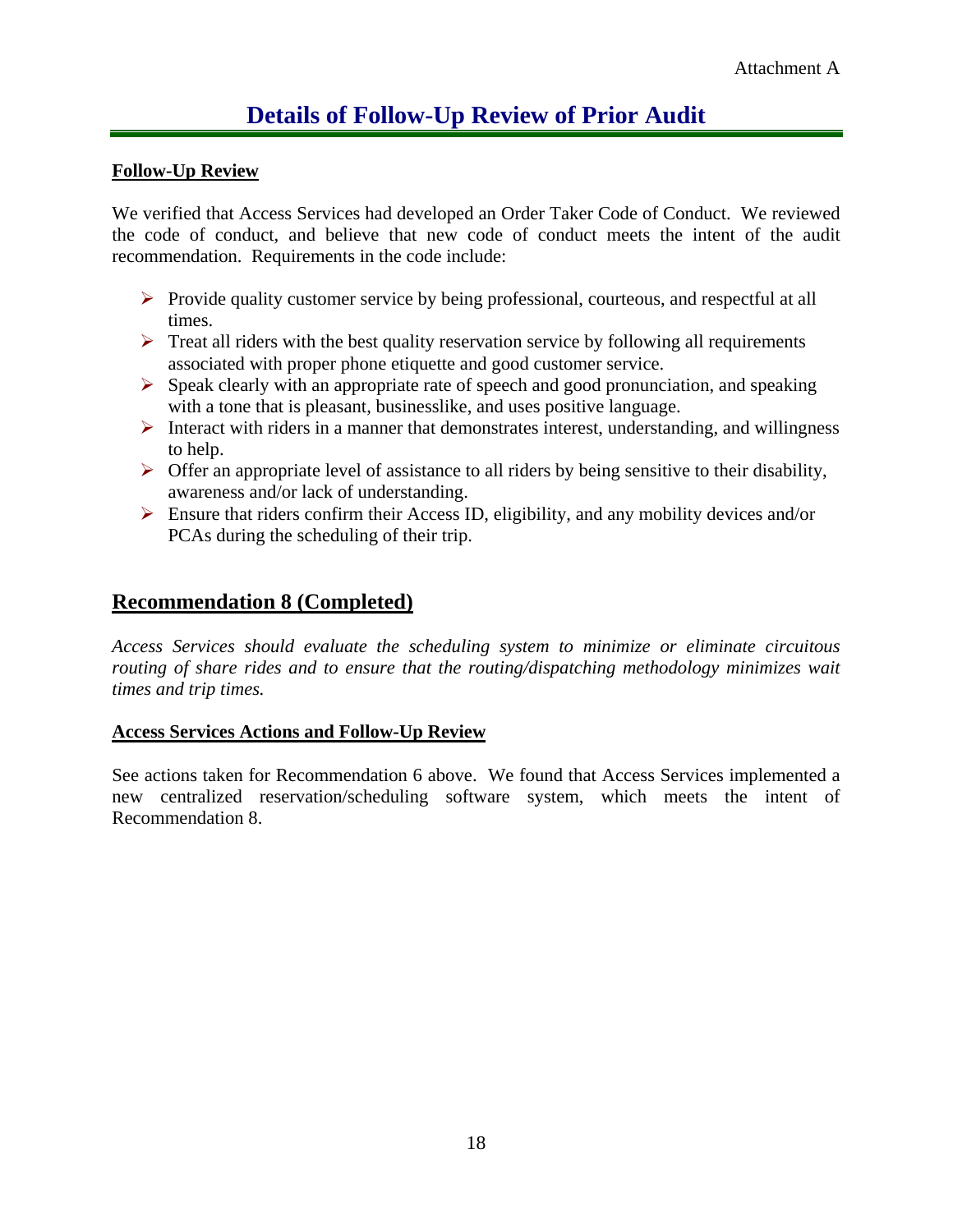#### **Recommendation 9 (Completed)**

*Access Services should reinforce to contractor staff Access Services' policy on call-outs, and the importance of making all call outs that are requested.* 

#### **Access Services Actions**

Access Services initiated the following actions to complete the implementation of the recommendation.

- ¾ Access Services redesigned new employee training tests for drivers, call takers, and dispatchers to add questions regarding call-out procedures on the tests. The driver, call taker, or dispatcher is required to pass this test with a score of 90% or greater before they are allowed to work on the Access Services contract.
- ¾ Access Services Road Supervisors and Dispatch Coordinators are monitoring each contractor for compliance with currently required continuous training. The call-out procedures are a part of that training.
- $\triangleright$  Service providers were instructed to include call-out procedures in their training programs beginning in May 2008.

#### **Follow-Up Review**

Our review found that Access Services has completed actions to implement the recommendation. The service providers have emphasized the Access Services policy on call-outs to their employees. For example, the training material of one service provider (Global Paratransit, Inc.), included a "Memo: To All Drivers" that stated: "All drivers must 'Call-out' all possible trips noted on order." In addition, we found that the examinations given to all drivers, call takers, and dispatchers to become Access certified now include specific questions concerning call-outs.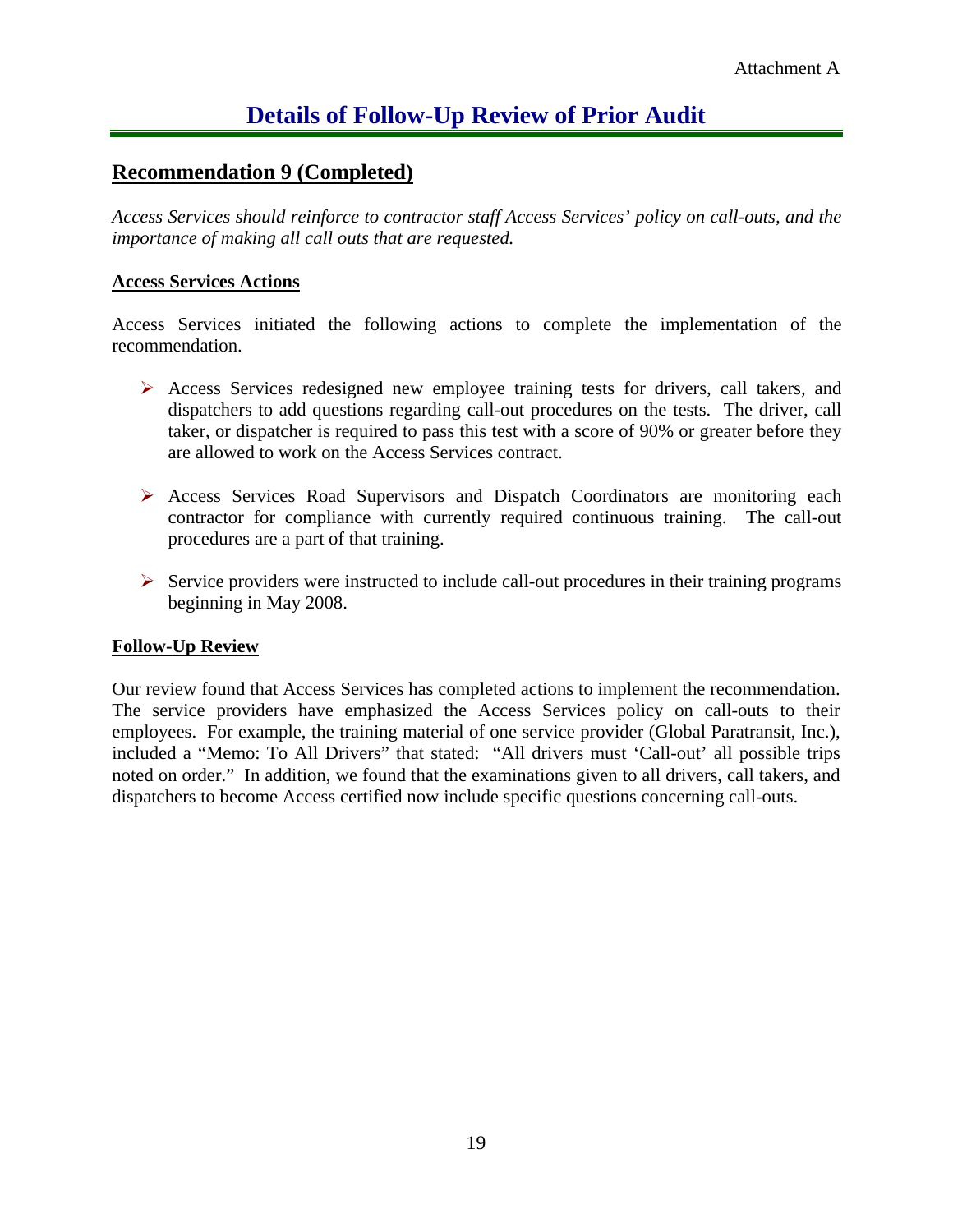#### **Recommendation 10 (Completed)**

*Access Services should reinforce to service provider contractors Access Services' goal of providing courteous and quality service to clients. In this regard, Access Services should provide contractor drivers and call takers with a written document, which reinforces the policies and rules of conduct and service to paratransit customers, and Access Services' commitment to quality service.* 

#### **Access Services Actions**

Access Services initiated the following actions to complete the implementation of the recommendation.

- ¾ A Drivers' Code of Conduct was developed and distributed to all certified drivers.
- $\triangleright$  The Driver Code of Conduct was delivered to contractors on May 1, 2008, for distribution to drivers; and the code of conduct is posted on the Access Services website.
- ¾ Access Services also developed and implemented a Call Taker Code of Conduct (see Recommendation 7).

#### **Follow-Up Review**

We verified that Access Services had developed a Drivers' Code of Conduct (modeled after Metro's Operator's Code of Conduct<sup>3</sup>). We reviewed this code of conduct, and believe it meets the intent of the audit recommendation. Requirements in the code of conduct include:

- Provide quality customer service by being professional, courteous, and respectful at all times.
- Provide the best quality curb-to-curb service; not door-to-door. Drivers will assure quality service by stopping at curb as close as possible to pick-up/drop off location, without having to enter any private residence or buildings.
- Offer an appropriate level of assistance as needed or requested to all riders, by assisting riders when boarding and disembarking the vehicle from the sidewalk.
- Ensure that all passengers are wearing seat belts at all times while vehicle is in motion.
- Maintain a clean and odorless vehicle and refraining from smoking on duty.
- Preserve a safe environment for riders by limiting distractions and refraining from using cell phones, pagers, music devices, and other communication devices that will prevent drivers from providing the best quality service possible.
- Drive safely and respecting the laws of the road by driving in a considerate manner and not under the influence of alcohol, prescription drugs, narcotics or other illegal drugs.

<sup>&</sup>lt;sup>3</sup> Section 4 of The Operator's Rulebook and Standard Operating Procedures.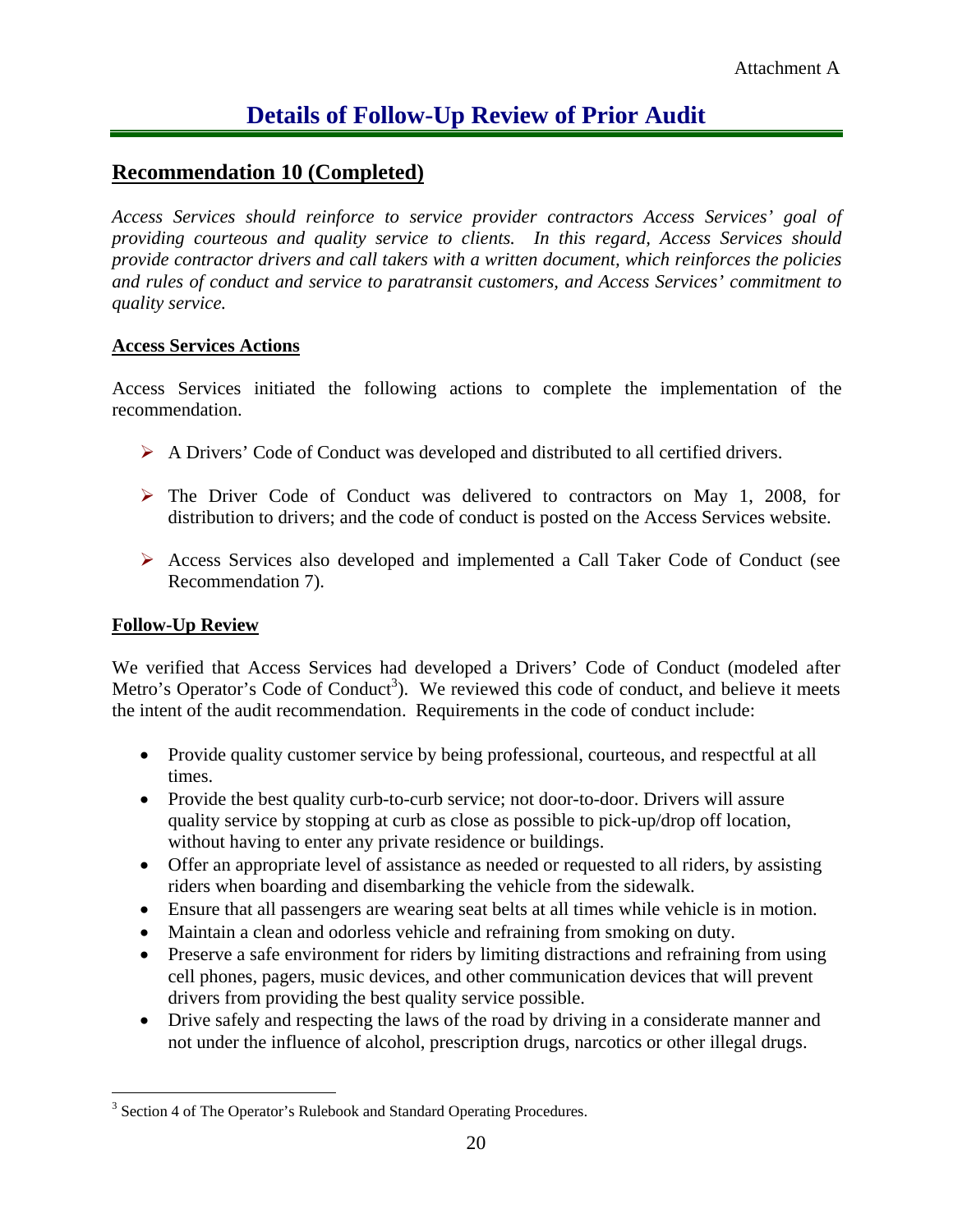- Maintain a professional appearance, good hygiene and grooming standards by limiting excessive jewelry, make-up, hairstyles, body piercing, and tattoos while on duty.
- Treat all riders with the best quality service by following all requirements associated with wheelchair securement and the provision of service to service animals.

#### **Recommendation 11 (Completed)**

*Access Services should reinforce to paratransit applicants and riders that the primary purpose of using Access Paratransit Services is that the individual is unable to use the regular bus and rail service.* 

#### **Access Services Actions**

Access Services initiated the following actions to complete the implementation of the recommendation:

- ¾ Access Services worked with the TPAC and the CAC to ensure that information on eligibility is consistent with the recommendation and presented in a manner most likely to be understood by applicants.
- $\triangleright$  In addition to the information guides discussed in Recommendation 3, the new eligibility center's transit theme and presentation should reinforce the connection between Access Paratransit and regular bus and rail service.
- $\triangleright$  The Metro Design Center made final changes to the information guide and submitted the document for printing on October 13, 2009. The revised information guide is now being provided to paratransit applicants.

#### **Follow-Up Review**

We found that the new information guide ("Applying for Access") reinforces to paratransit applicants and riders that the primary purpose of using Access Services is that the individual is unable to use the regular bus and rail service. The document states: "Eligibility is based on a person's functional ability to use accessible buses and trains…"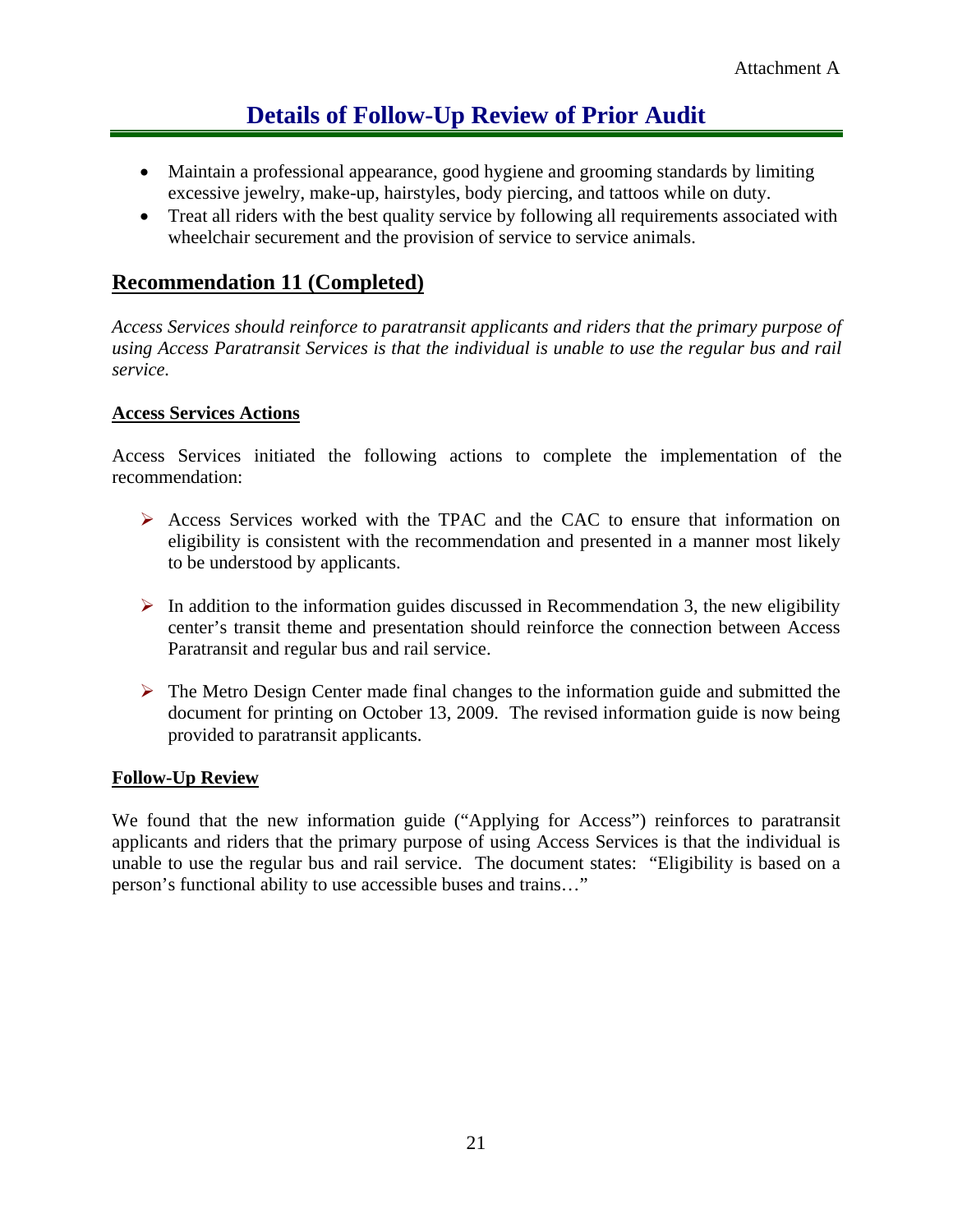#### **Recommendation 12 (Completed)**

*Access Services should:* 

- *a) Develop a written manual or procedures for processing and inputting complaints, and ensure that the list of complaint type codes and definitions are kept up-to-date.*
- *b) Institute a formal training program for the employees who handle complaints, for both new employees and periodic refresher training for current employees.*
- *c) Record all complaints relevant to the eligibility determination process so that any underlying problems can be trended and solved.*
- *d) Conduct a periodic trend analysis of complaints to identify problem areas to improve customer service.*
- *e) Develop a specific process to mark closed complaints, and incorporate this process into the policy and the staff training materials.*
- *f) Re-evaluate the complaint types used in the performance measure of Complaints per 1,000 Trips.*
- *g) Assure that no sequential complaint numbers are deleted from the database.*

#### **Access Services Actions**

Access Services initiated the following actions to complete the implementation of the recommendation:

- a) In April 2008, the Complaints and Customer Service departments developed a procedures manual with input from the Complaints Process Modification Subcommittee of the CAC.
- b) As of January 12, 2008, formal training now includes Customer Service workshops, as well as follow up and refresher training, one-on-one review with all Customer Support Supervisors and management, side-by-side training, and review of completed procedures manual. Complaint Specialists now attend regular monthly meetings to address any observations and/or needed refresher training to ensure that procedures remain standardized. New staff members are now required to train with both Customer Service and Complaints and are provided a copy of the procedure manual.
- c) As of February 25, 2008, all complaints related to eligibility have been entered into the complaint database, as well as, the relevant eligibility or appeal record.
- d) More intense trend analysis of complaints has been in place since January 29, 2008. The new complaint procedures have freed up additional time so that staff can dedicate more of their resources to the analysis of information.
- e) A specific process to mark closed complaints has been included in the complaint procedures manual.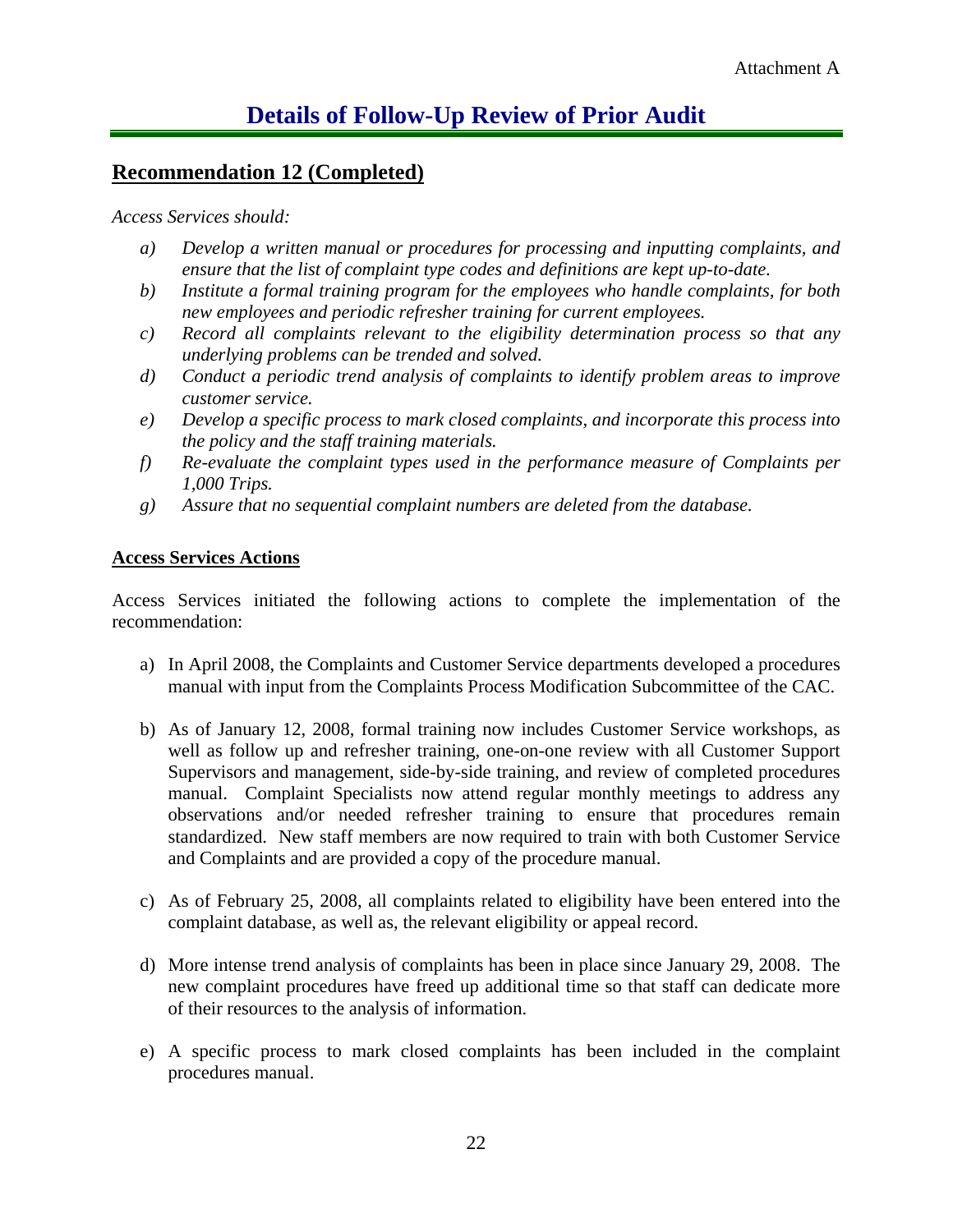- f) Additional complaint categories have been added to the service complaints per 1,000 trips: Animal, Booking, Conduct, Discourtesy, Routing, Service, Travel time, Urgent and Vehicle. These additional categories are now reflected in the operations report to the Board of Directors beginning April 2008.
- g) Sequential complaint numbers were deleted by the Access Services Information Technology department in order to avoid combining real complaints with system tests. All complaints that are either duplicated or entered incorrectly are voided out but remain recorded in the database. To ensure that there are no duplications of complaint numbers, and as a security measure, as of January 29, 2008, the current system and Rider 360 does not recycle unused complaint numbers or complaints used for system testing.

#### **Follow-Up Review**

We reviewed the "Customer Care Center Guidelines," and found that they incorporate the recommended actions. In addition, we reviewed the complaint database and found that the total number of complaints decreased by about 30% from 21,353 complaints in FY 2005 to 14,778 complaints in FY 2010, as shown in the chart below:



#### **Chart 6 – Total Number of Complaints, FY 2005 – FY 2010**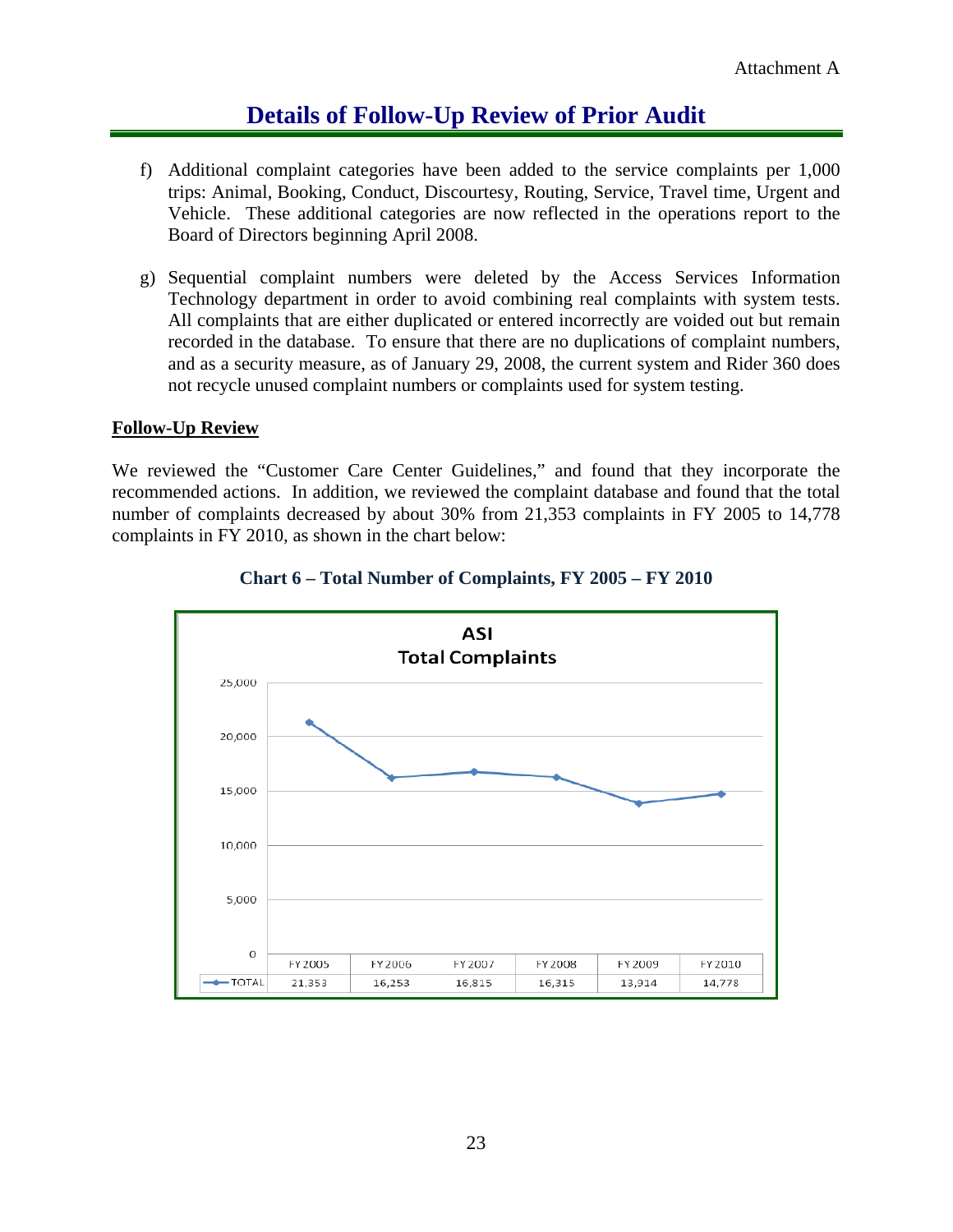At the time of our prior audit, Access Services included 7 categories of complaints in the performance measure "Service Complaints per 1,000 trips." These included ADA Violations, Service Animal Issues, Booking, and 4 categories of Late Arrival of the access Van to pick-up riders. In implementing our recommendation in the prior audit, Access Services included 7 additional complaint categories in the calculation of the service complaints: Conduct, Discourtesy, Routing, Service, Travel Time, Urgent, and Vehicle. We analyzed the trend for the 14 complaint categories discussed above. We found that from FY 2005 to FY 2010 the number of complaints decreased for nine of the categories, increased slightly for two categories (Service and Animals, and stayed about the same for three categories, as shown in the chart below:



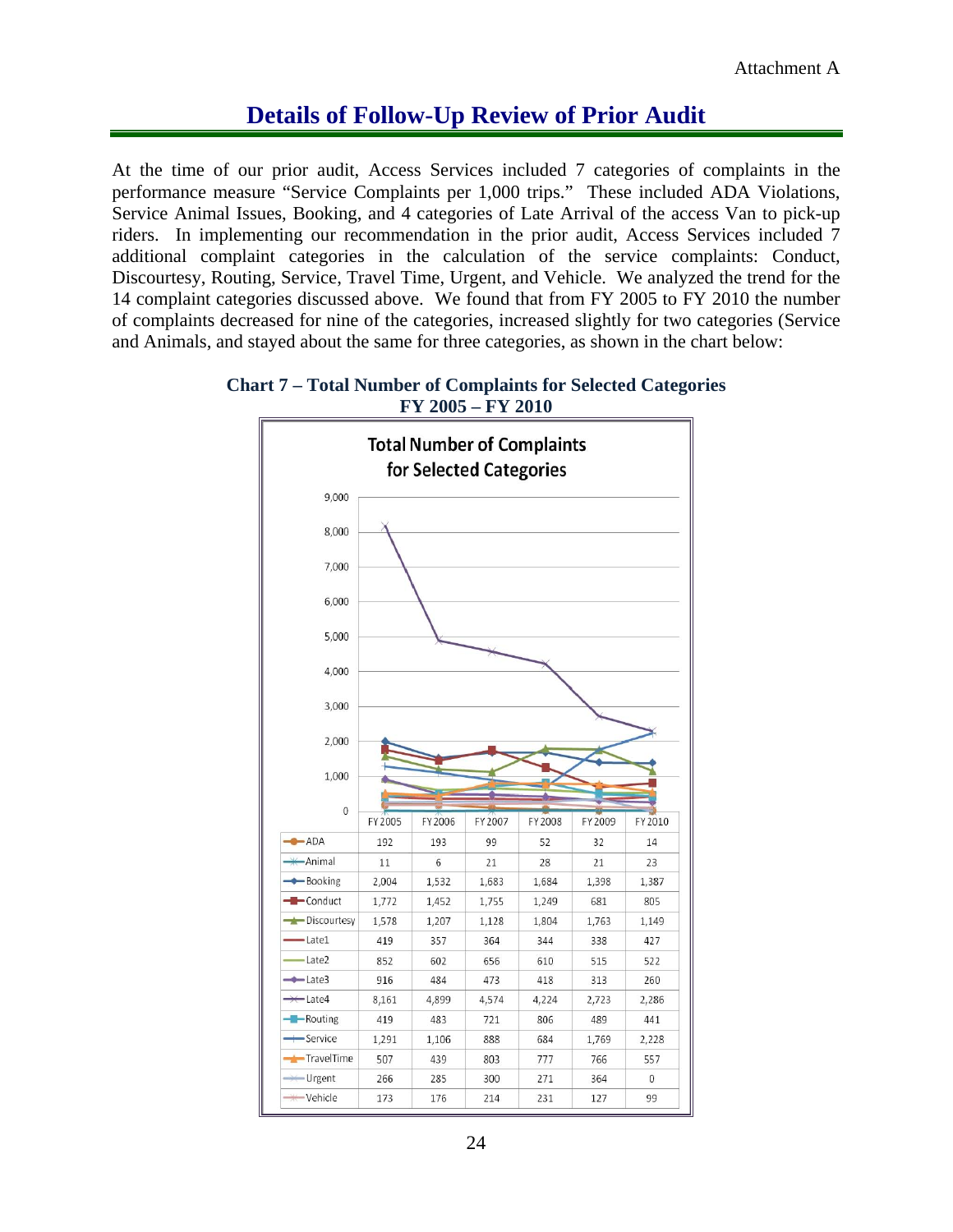#### **Recommendation 13 (Completed)**

*To improve its management and oversight of paratransit service providers, we recommend that Access Services a) require all paratransit service providers to perform driver performance evaluations annually and maintain the evaluations in the driver personnel file for periodic Access Services review, and b) develop a standard driver code of conduct and require each driver to sign and agree to such conduct.* 

#### **Access Services Actions**

Access Services initiated the following actions to complete the implementation of the recommendation:

- $\triangleright$  Access Services required that an annual driver performance evaluation be maintained in each driver's training record in the most recent transportation service provider scope of work.
- ¾ A Drivers' Code of Conduct was developed (modeled after Metro's Operator's Code of Conduct) and delivered to contractors on May 1 2008, for distribution to drivers; it can be viewed on the Access Services website.
- $\triangleright$  All contractors have agreed to implement an annual driver performance evaluation beginning in July of 2008.

#### **Follow-Up Review**

We reviewed the contracts for the service providers and determined that the requirement to perform annual driver evaluations was incorporated into the contracts, or the contracts were amended. In addition, Access Services developed a Drivers' Code of Conduct (see the discussion under recommendation 10).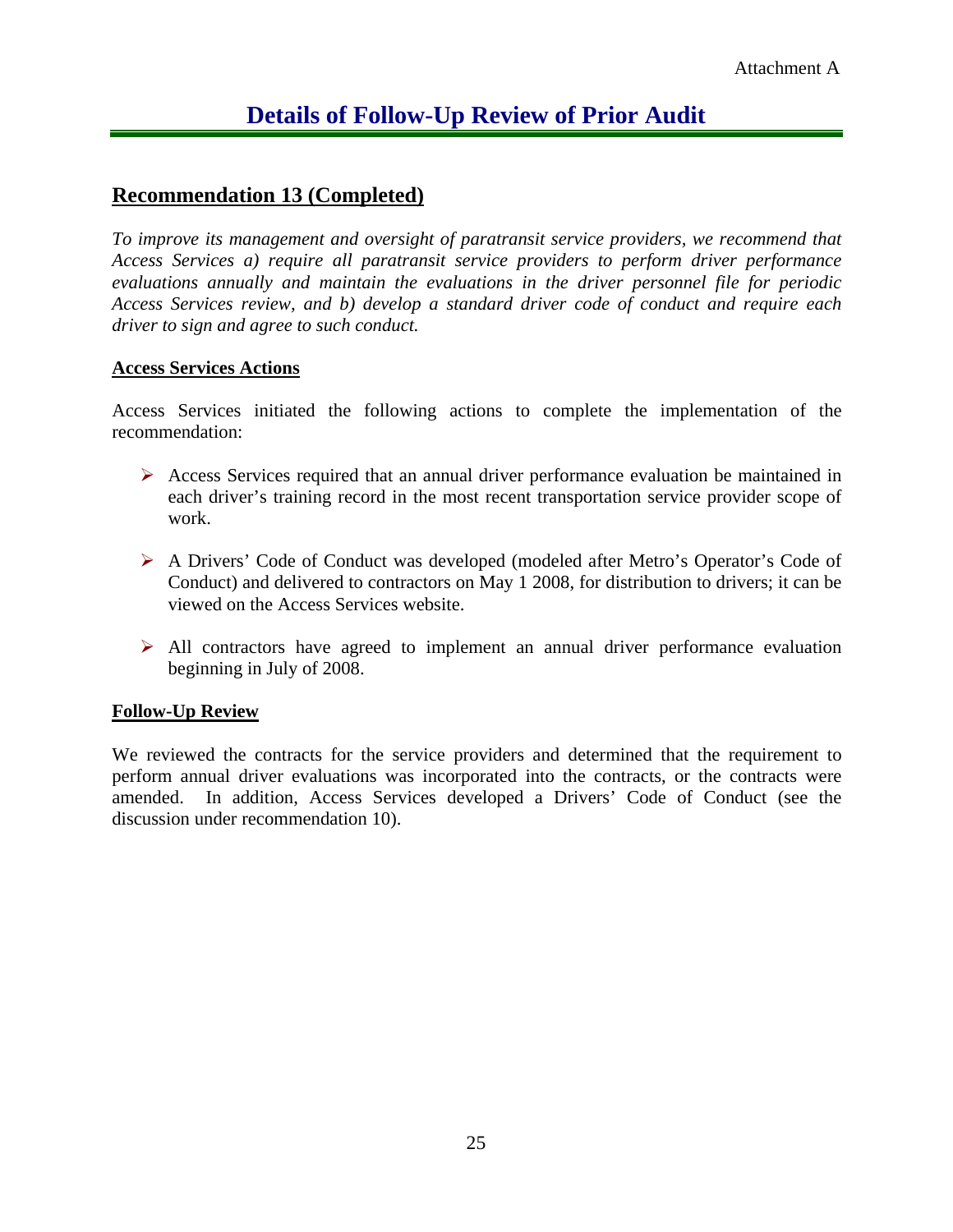#### **Recommendation 14 (Completed)**

*Access Services management should increase its monitoring of average daily phone hold times to ensure compliance with the contractual performance requirement. Increased monitoring should identify the reasons why there are certain instances when daily phone hold times per hour exceed 4 minutes.* 

#### **Access Services Actions**

The audit recommendations were based upon operating statistics from fiscal year 2007. Average initial hold times for telephone trip reservations after the audit period had dropped considerably and have been less than 1 minute for the last year.

#### **Follow-Up Review**

We reviewed the average hold times for calls to schedule rides for the past 5 Fiscal Years, and determined that the average hold times decreased by 77% since the prior audit from 3.63 minutes in FY 2006 to 0.82 minute in FY 2010. The decrease in hold times was primarily a result of setting more stringent hold time standards (from a 4-minute to a 2-minute standard); and initialing an incentive and liquidated damages program for the providers, which rewarded/penalized them for hold time performance.



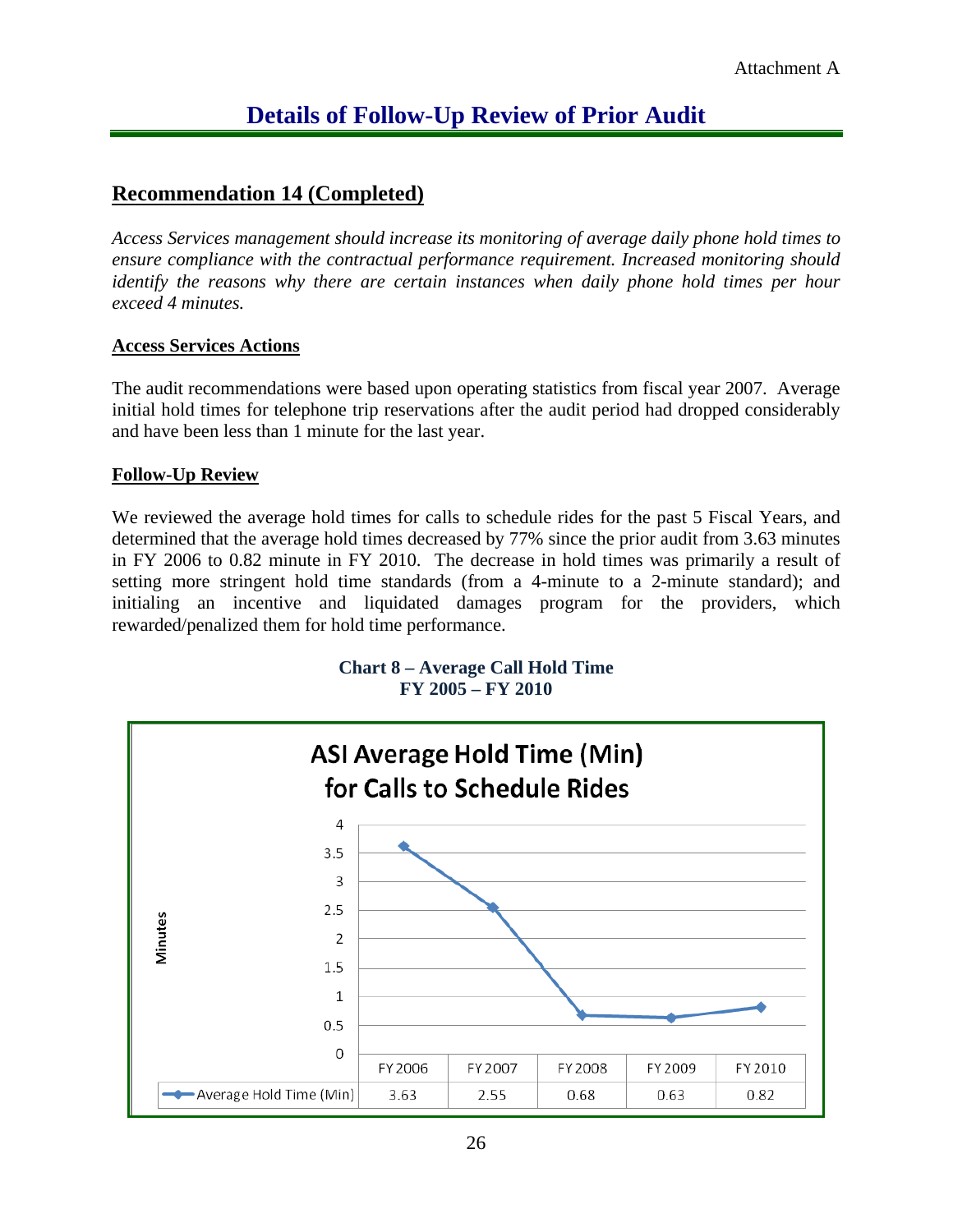#### **Recommendation 15 (Completed)**

*Access Services should consider requesting that back-up providers submit their invoices semimonthly to be consistent with other paratransit providers. Access Services then will be able to concurrently review invoices and supporting documentation from both paratransit providers and back-up providers to determine if payments due are for actual services.* 

#### **Access Services Actions**

Access Services has requested back-up providers to submit invoices semi-monthly. However, various individual taxi drivers, who submit individual trip data to small taxi providers, cannot comply with the request.

#### **Follow-Up Review**

We found that the largest back-up service provider now submits invoices semi-monthly. This provider performs 57% of the back-up trips. On October 14, 2010, the Chief Operations Officer told us that:

*"There were 4,320 backup trips in FY 09/10 (about 0.2% of total annual trips), 2,437 trips of the 4,320 trips were performed by MV Transportation (Overflow service) they now submit invoices semi-monthly. The remaining 1,883 trips were done by various individual taxi*  drivers who submit individual trip data to small taxi providers that are required to submit *invoices monthly. If we request all these small backup providers to submit invoices semimonthly, this will not only decrease the efficiency on the audit group but also increase the administrative burden on these small backup providers to turn in a couple of trip invoices."*

#### **Recommendation 16 (Completed)**

*We recommend that the Accounting Manual, General Accounting Desk Manuals, and other accounting policies and procedures be approved by Access Services Senior Management. In addition, the effective dates of the Accounting Manual, General Accounting Desk Manuals, and other accounting policies and procedures should be properly determined. Furthermore, the pages of these accounting documents should be properly numbered and cross-referenced. For accounting procedures that are still in handwritten editing mode, Access Services should finalize the procedures as soon as possible.* 

#### **Access Services Actions**

Access Services updated the Accounting Manual and General Accounting Desk Manuals, which have been approved by Senior Access Services Management. Each Manual includes an effective date and is properly numbered and cross referenced.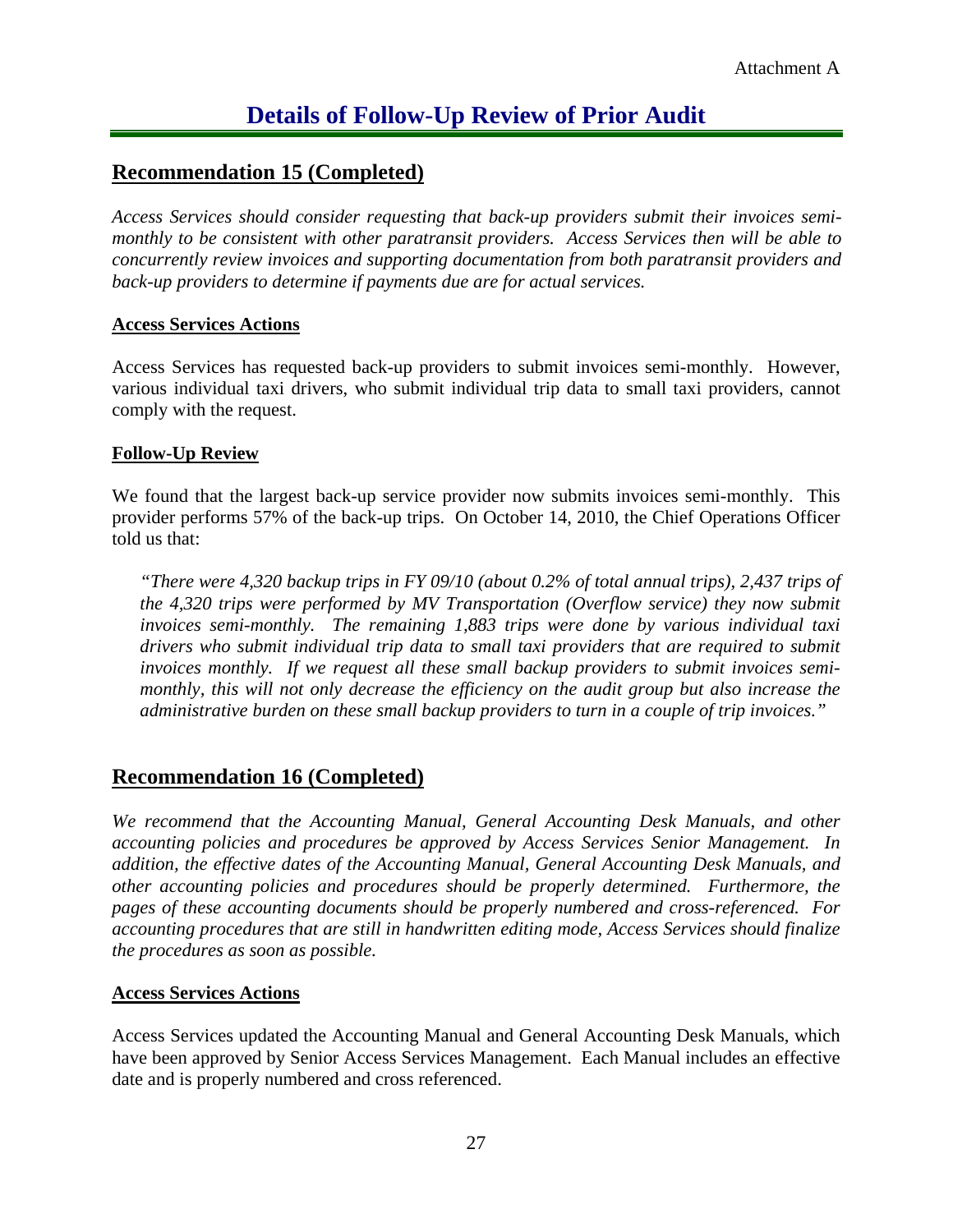## **Follow-Up Review**

We reviewed Access Services' new Accounting Manual and General Accounting Desk Manuals. We determined that these procedures had been properly finalized and approved by the Executive Director on April 9, 2008.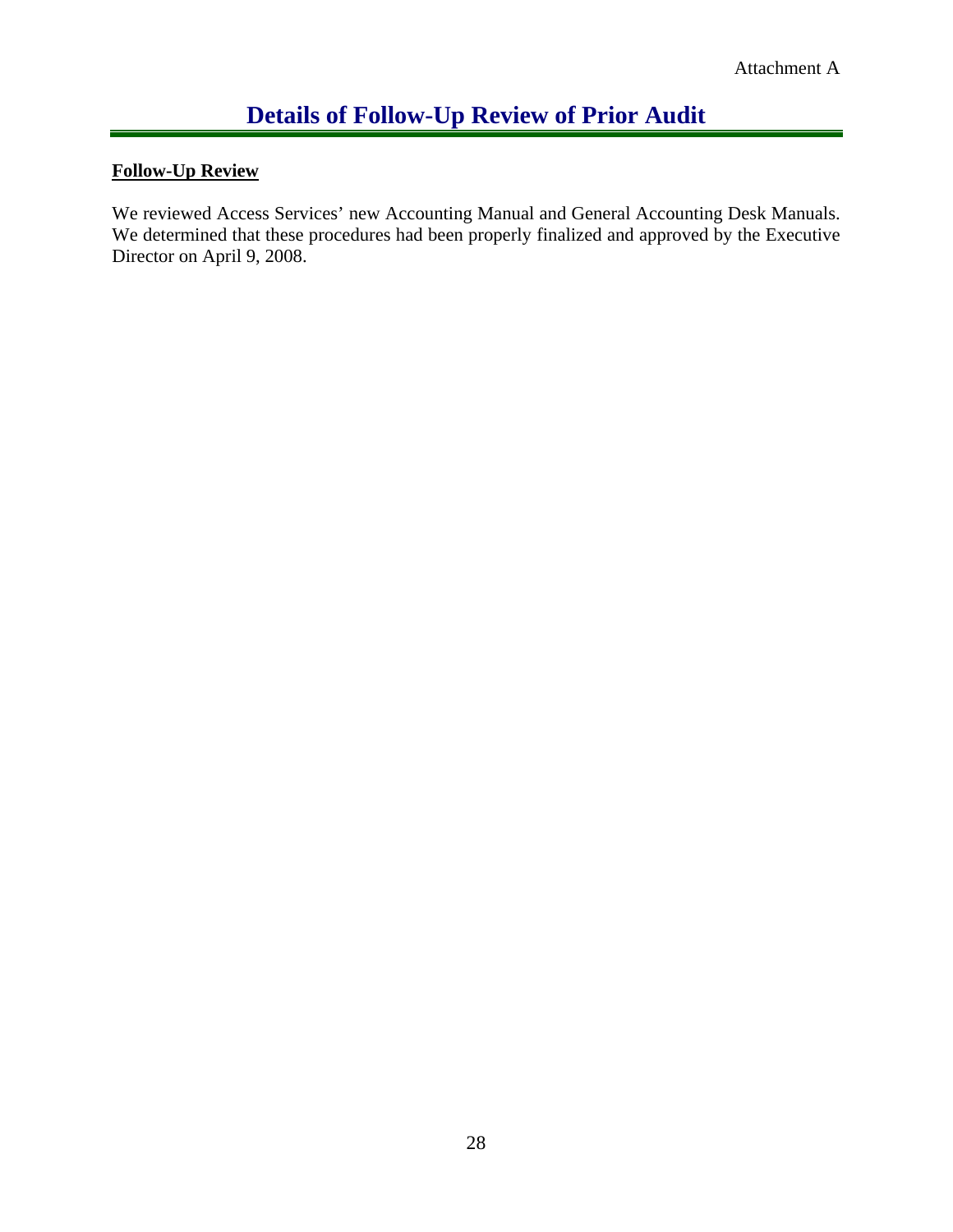## **FINAL REPORT DISTRIBUTION**

*Access Services Board of Directors*

Doran J. Barnes, Chair Jano Baghdanian**,** Vice Chair Joseph Stitcher**,** Treasurer Theresa De Vera**,** Secretary Marlen Garcia Michael Greenwood Kurt Hagen Dolores Nason Sandy Varga Michael Williams, Ex-Officio Chair Jesse Valdez, Ex-Officio Chair

#### *Metro Board of Directors*

Michael D. Antonovich Diane DuBios John Fasana José Huizar Richard Katz Don Knabe Gloria Molina Ara Najarian Pam O' Connor Rita Robinson Mark Ridley-Thomas Antonio R. Villaraigosa Zev Yaroslavsky

*Access Services Staff*

Executive Director Chief Operations Officer Deputy Executive Director, Administration Deputy Executive Director, Planning and Governmental Affairs